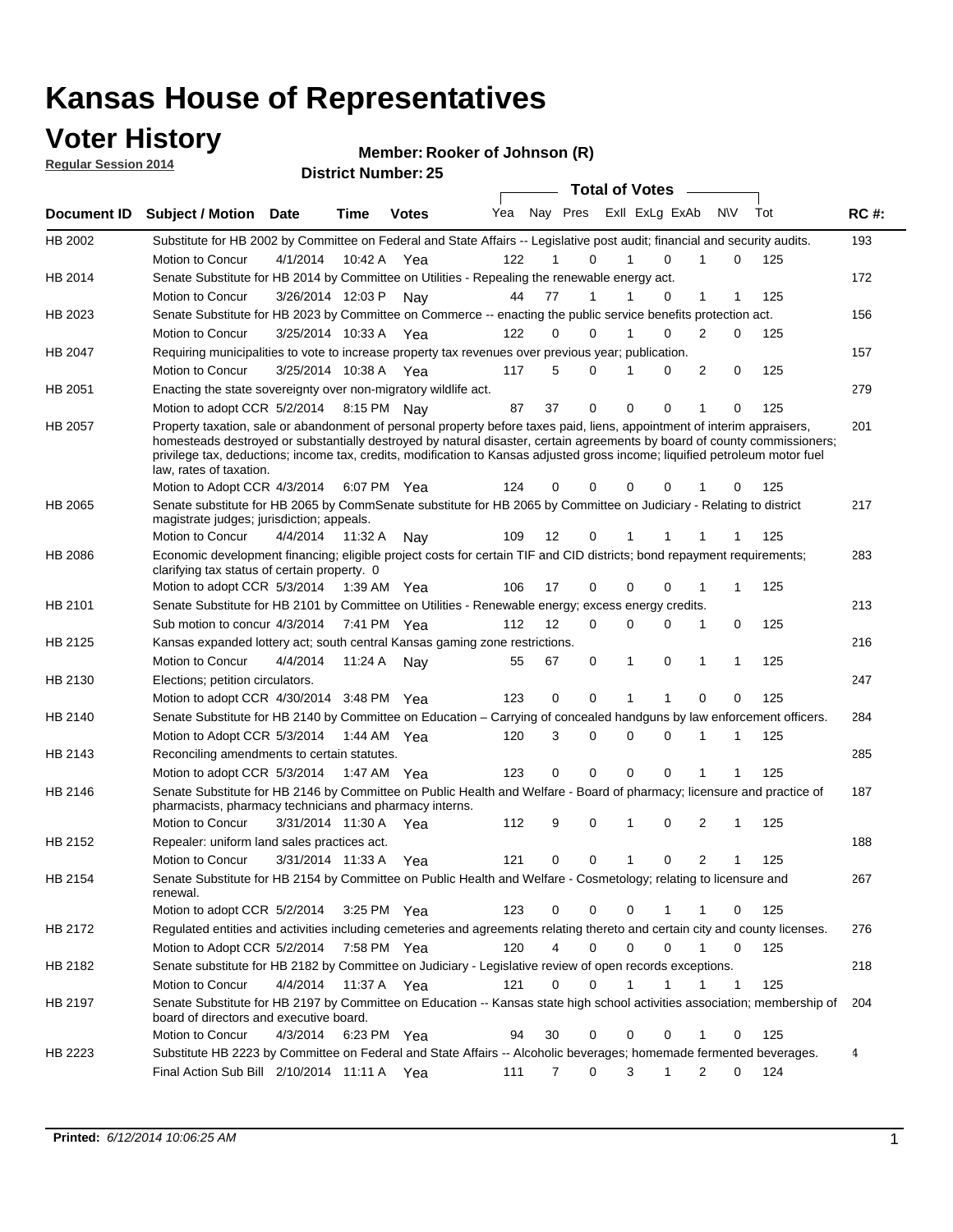### **Voter History**

| TULUI TIIJLUI Y<br><b>Regular Session 2014</b> |                                                                                                                                                                                                                                                                                                                                                                                                                                                                                                                                                                                                                                                                                                                                                                                                                                                                                                     |                        |             | Member: Rooker of Johnson (R) |     |    |                         |              |          |                |     |   |     |             |
|------------------------------------------------|-----------------------------------------------------------------------------------------------------------------------------------------------------------------------------------------------------------------------------------------------------------------------------------------------------------------------------------------------------------------------------------------------------------------------------------------------------------------------------------------------------------------------------------------------------------------------------------------------------------------------------------------------------------------------------------------------------------------------------------------------------------------------------------------------------------------------------------------------------------------------------------------------------|------------------------|-------------|-------------------------------|-----|----|-------------------------|--------------|----------|----------------|-----|---|-----|-------------|
|                                                |                                                                                                                                                                                                                                                                                                                                                                                                                                                                                                                                                                                                                                                                                                                                                                                                                                                                                                     |                        |             | <b>District Number: 25</b>    |     |    |                         |              |          |                |     |   |     |             |
|                                                |                                                                                                                                                                                                                                                                                                                                                                                                                                                                                                                                                                                                                                                                                                                                                                                                                                                                                                     |                        |             |                               |     |    | <b>Total of Votes</b>   |              |          |                |     |   |     |             |
| <b>Document ID</b>                             | Subject / Motion Date                                                                                                                                                                                                                                                                                                                                                                                                                                                                                                                                                                                                                                                                                                                                                                                                                                                                               |                        | Time        | <b>Votes</b>                  | Yea |    | Nay Pres ExII ExLg ExAb |              |          |                | N\V |   | Tot | <b>RC#:</b> |
| HB 2223                                        | Substitute for HB 2223 by Committee on Federal and State Affairs—Alcoholic beverages; homemade fermented beverages;<br>microbrewery gallonage expanded; liquor license length of citizenship.<br>Motion to Concur                                                                                                                                                                                                                                                                                                                                                                                                                                                                                                                                                                                                                                                                                   | 4/3/2014 6:27 PM Yea   |             |                               | 115 | 9  | 0                       | $\Omega$     | $\Omega$ | 1              |     | 0 | 125 | 205         |
| HB 2231                                        | Senate Substitute for Substitute for HB 2231 by Committee on Ways and Means - Appropriations for FY 2014, FY 2015, FY<br>2016, FY 2017 and FY 2018 for various state agencies; capital improvement projects; claims against the state.<br>Motion to adopt CCR 5/2/2014 9:48 PM Nav                                                                                                                                                                                                                                                                                                                                                                                                                                                                                                                                                                                                                  |                        |             |                               | 70  | 54 | 0                       | 0            | $\Omega$ |                |     | 0 | 125 | 282         |
| HB 2246                                        | Substitute for HB 2246 by Committee on Commerce, Labor and Economic Development - Peer review for certain licensed<br>technical professions.                                                                                                                                                                                                                                                                                                                                                                                                                                                                                                                                                                                                                                                                                                                                                        |                        |             |                               |     |    |                         |              |          |                |     |   |     | 38          |
|                                                | <b>EFA Sub Bill</b>                                                                                                                                                                                                                                                                                                                                                                                                                                                                                                                                                                                                                                                                                                                                                                                                                                                                                 | 2/21/2014 1:34 PM Yea  |             |                               | 120 | 0  | 0                       |              | 0        | 2              |     |   | 124 |             |
| HB 2246                                        | Substitute for HB 2246 by Committee on Commerce, Labor and Economic Development - Peer review for certain licensed<br>technical professions.<br>Motion to Concur                                                                                                                                                                                                                                                                                                                                                                                                                                                                                                                                                                                                                                                                                                                                    | 5/2/2014               | 11:40 A     |                               | 124 | 0  | 0                       | $\mathbf 0$  | 1        | 0              |     | 0 | 125 | 260         |
| HB 2272                                        | Kansas expanded lottery act; southeast Kansas gaming zone; privilege fee and investment threshold amount reduced.                                                                                                                                                                                                                                                                                                                                                                                                                                                                                                                                                                                                                                                                                                                                                                                   |                        |             | Yea                           |     |    |                         |              |          |                |     |   |     | 200         |
|                                                | Motion to Concur                                                                                                                                                                                                                                                                                                                                                                                                                                                                                                                                                                                                                                                                                                                                                                                                                                                                                    | 4/2/2014               | 4:18 PM Yea |                               | 84  | 36 | $\Omega$                | $\mathbf 0$  | $\Omega$ | 1              |     | 4 | 125 |             |
| HB 2296                                        | Campaign finance; permitted uses of campaign funds; increased exemption amount for certain candidates; contributor<br>information; lobbyist filings.                                                                                                                                                                                                                                                                                                                                                                                                                                                                                                                                                                                                                                                                                                                                                |                        |             |                               |     |    |                         |              |          |                |     |   |     | 248         |
|                                                | Motion to adopt CCR 4/30/2014 3:53 PM Yea                                                                                                                                                                                                                                                                                                                                                                                                                                                                                                                                                                                                                                                                                                                                                                                                                                                           |                        |             |                               | 119 | 4  | 0                       |              |          | 0              |     | 0 | 125 |             |
| HB 2296                                        | Campaign finance; permitted uses of campaign funds; increased exemption amount for certain candidates; contributor<br>information; lobbyist filings.                                                                                                                                                                                                                                                                                                                                                                                                                                                                                                                                                                                                                                                                                                                                                |                        |             |                               |     |    |                         |              |          |                |     |   |     | 287         |
|                                                | Motion to Override<br>Veto                                                                                                                                                                                                                                                                                                                                                                                                                                                                                                                                                                                                                                                                                                                                                                                                                                                                          | 5/30/2014 10:24 A      |             | Yea                           | 96  | 5  | 0                       | $\mathbf 0$  | 0        | 0              | 24  |   | 125 |             |
| HB 2298                                        | Senate Sub for HB 2298 by Committee on Judiciary - Uniform controlled substances act. Senate Sub for HB 2298 by<br>Committee on Judiciary - Uniform controlled substances act.                                                                                                                                                                                                                                                                                                                                                                                                                                                                                                                                                                                                                                                                                                                      |                        |             |                               |     |    |                         |              |          |                |     |   |     | 209         |
|                                                | Motion to Concur                                                                                                                                                                                                                                                                                                                                                                                                                                                                                                                                                                                                                                                                                                                                                                                                                                                                                    | 4/3/2014               | 6:40 PM Yea |                               | 123 |    | 0                       | $\mathbf 0$  | 0        | 1              |     | 0 | 125 |             |
| HB 2303                                        | Relating to driver's license fees; driving under the influence equipment fund.                                                                                                                                                                                                                                                                                                                                                                                                                                                                                                                                                                                                                                                                                                                                                                                                                      |                        |             |                               |     |    |                         |              |          |                |     |   |     | 1           |
|                                                | Motion to adopt CCR 1/22/2014 11:45 A Yea                                                                                                                                                                                                                                                                                                                                                                                                                                                                                                                                                                                                                                                                                                                                                                                                                                                           |                        |             |                               | 109 | 11 | 0                       | $\mathbf{1}$ | 0        | 4              |     | 0 | 125 |             |
| HB 2312                                        | Local governments; investment of idle funds; changes.                                                                                                                                                                                                                                                                                                                                                                                                                                                                                                                                                                                                                                                                                                                                                                                                                                               |                        |             |                               |     |    |                         |              |          |                |     |   |     | 253         |
|                                                | Motion to Concur                                                                                                                                                                                                                                                                                                                                                                                                                                                                                                                                                                                                                                                                                                                                                                                                                                                                                    | 5/1/2014  4:31 PM  Yea |             |                               | 123 | 2  | 0                       | $\mathbf 0$  | $\Omega$ | $\Omega$       |     | 0 | 125 |             |
| HB 2338                                        | Substitute for HB 2338 by Committee on Ways and Means - Judicial branch; supplemental appropriation for fiscal year 2015,<br>judiciary operations; increasing various docket fees and creating new docket fees; annually, allowing the allocation of a budget<br>for each judicial district court operations, chief judge would have the authority to expend funds as necessary to carry out the<br>functions of such district if such chief judge elected to do so, including establishing what court personnel are necessary and<br>their compensation; district court judges in judicial district elect chief judge and court of appeals judges elect chief judge of the<br>court of appeals; district judge and district magistrate judge vacancies; statutory authority for longevity bonus for judicial<br>branch employees repealed; nonseverability clause.<br>Motion to Adopt CCR 4/4/2014 |                        | 7:17 PM Nay |                               | 66  | 57 | 0                       | 0            | 0        |                | 2   | 0 | 125 | 229         |
| HB 2378                                        | Senate Substitute for HB 2378 by Committee on Assessment and Taxation - Providing sales tax exemption for sales of certain 189<br>machinery and equipment used for surface mining activities.                                                                                                                                                                                                                                                                                                                                                                                                                                                                                                                                                                                                                                                                                                       |                        |             |                               |     |    |                         |              |          |                |     |   |     |             |
|                                                | Motion to Concur                                                                                                                                                                                                                                                                                                                                                                                                                                                                                                                                                                                                                                                                                                                                                                                                                                                                                    | 3/31/2014 11:35 A Yea  |             |                               | 117 | 4  | 0                       | 1            | 0        |                | 2   | 1 | 125 |             |
| HB 2389                                        | Senate Substitute for HB 2389 by Committee on Judiciary - Crimes and criminal procedure; mistreatment of a dependent adult 277<br>or an elder person; RICO; warrants; discharge of certain persons; appeals.                                                                                                                                                                                                                                                                                                                                                                                                                                                                                                                                                                                                                                                                                        |                        |             |                               |     |    |                         |              |          |                |     |   |     |             |
|                                                | Motion to Adopt CCR 5/2/2014 8:05 PM Yea                                                                                                                                                                                                                                                                                                                                                                                                                                                                                                                                                                                                                                                                                                                                                                                                                                                            |                        |             |                               | 123 | 1  | 0                       | 0            | 0        | 1              |     | 0 | 125 |             |
| HB 2398                                        | Relating to the Kansas revised limited liability company act.                                                                                                                                                                                                                                                                                                                                                                                                                                                                                                                                                                                                                                                                                                                                                                                                                                       |                        |             |                               |     |    |                         |              |          |                |     |   |     | 28          |
|                                                | <b>Final Action</b><br>Amended                                                                                                                                                                                                                                                                                                                                                                                                                                                                                                                                                                                                                                                                                                                                                                                                                                                                      | 2/21/2014 11:13 A Yea  |             |                               | 120 | 1  | 0                       | 1            | 0        | $\overline{2}$ |     | 0 | 124 |             |
| HB 2402                                        | National day of the cowboy.                                                                                                                                                                                                                                                                                                                                                                                                                                                                                                                                                                                                                                                                                                                                                                                                                                                                         |                        |             |                               |     |    |                         |              |          |                |     |   |     | 163         |
|                                                | <b>Final Action</b>                                                                                                                                                                                                                                                                                                                                                                                                                                                                                                                                                                                                                                                                                                                                                                                                                                                                                 | 3/26/2014 10:55 A      |             | Yea                           | 116 | 7  | 0                       | 1            | 0        | 1              |     | 0 | 125 |             |
| HB 2417                                        | Expansion of rural opportunity zones.                                                                                                                                                                                                                                                                                                                                                                                                                                                                                                                                                                                                                                                                                                                                                                                                                                                               |                        |             |                               |     |    |                         |              |          |                |     |   |     | 61          |
|                                                | <b>Final Action</b><br>Amended                                                                                                                                                                                                                                                                                                                                                                                                                                                                                                                                                                                                                                                                                                                                                                                                                                                                      | 2/27/2014 10:16 A      |             | Yea                           | 104 | 19 | 0                       | 0            | 0        | 1              |     | 0 | 124 |             |
| HB 2418                                        | Adult care home licensure act; removal of outdated rule and regulation reference.                                                                                                                                                                                                                                                                                                                                                                                                                                                                                                                                                                                                                                                                                                                                                                                                                   |                        |             |                               |     |    |                         |              |          |                |     |   |     | 6           |
|                                                | <b>Final Action</b>                                                                                                                                                                                                                                                                                                                                                                                                                                                                                                                                                                                                                                                                                                                                                                                                                                                                                 | 2/12/2014 11:20 A Yea  |             |                               | 121 | 0  | 0                       | $\mathbf{1}$ | 0        | 2              |     | 0 | 124 |             |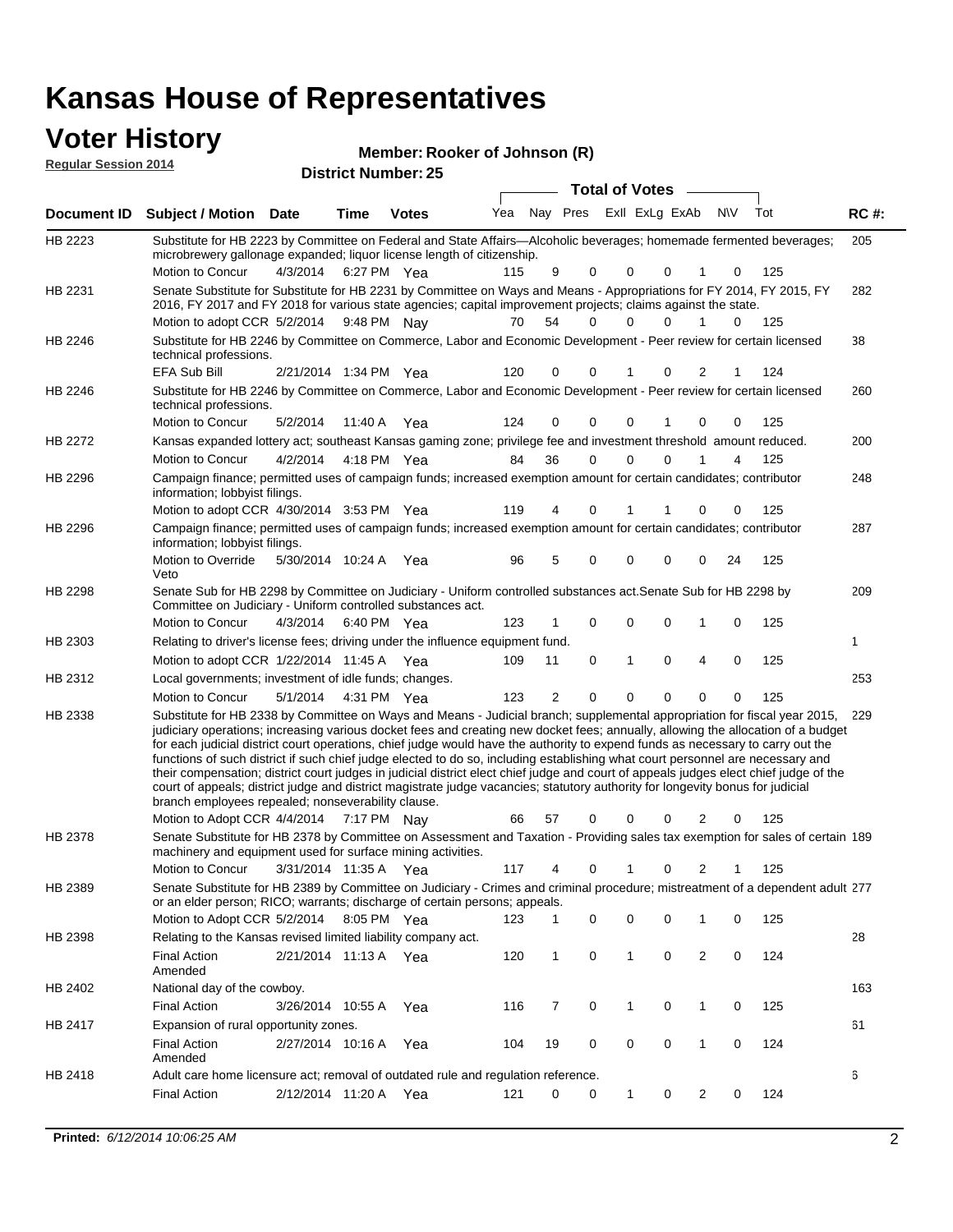### **Voter History**

**Regular Session 2014**

#### **Member: Rooker of Johnson (R)**

|             |                                                                                                                                                                                                                                                                                                                                                      |                       |         | <b>DISUILLINUIIINGI. ZJ</b> |     |             |   |              | <b>Total of Votes</b>   |                |              |     |                |
|-------------|------------------------------------------------------------------------------------------------------------------------------------------------------------------------------------------------------------------------------------------------------------------------------------------------------------------------------------------------------|-----------------------|---------|-----------------------------|-----|-------------|---|--------------|-------------------------|----------------|--------------|-----|----------------|
| Document ID | <b>Subject / Motion Date</b>                                                                                                                                                                                                                                                                                                                         |                       | Time    | <b>Votes</b>                | Yea |             |   |              | Nay Pres ExII ExLg ExAb |                | <b>NV</b>    | Tot | <b>RC#:</b>    |
| HB 2418     | Kansas department for aging and disability services; adult care homes                                                                                                                                                                                                                                                                                |                       |         |                             |     |             |   |              |                         |                |              |     | 221            |
|             | Motion to Concur                                                                                                                                                                                                                                                                                                                                     | 4/4/2014              | 11:49 A | Yea                         | 122 | 0           | 0 | 1            | 1                       | 1              | 0            | 125 |                |
| HB 2419     | City annexation; fire district territory; detachment.                                                                                                                                                                                                                                                                                                |                       |         |                             |     |             |   |              |                         |                |              |     | 120            |
|             | <b>Final Action</b>                                                                                                                                                                                                                                                                                                                                  | 3/17/2014 11:19 A Yea |         |                             | 122 | 0           | 0 | $\mathbf 0$  | 0                       | $\overline{2}$ | $\mathbf{1}$ | 125 |                |
| HB 2419     | City annexation; fire district territory; detachment.                                                                                                                                                                                                                                                                                                |                       |         |                             |     |             |   |              |                         |                |              |     | 196            |
|             | Motion to Concur                                                                                                                                                                                                                                                                                                                                     | 4/2/2014              |         | 10:32 A Yea                 | 122 | 0           | 0 | 0            | 0                       | 2              | $\mathbf{1}$ | 125 |                |
| HB 2420     | School crossing quards.                                                                                                                                                                                                                                                                                                                              |                       |         |                             |     |             |   |              |                         |                |              |     | 5              |
|             | <b>Final Action</b><br>Amended                                                                                                                                                                                                                                                                                                                       | 2/10/2014 11:12 A     |         | Yea                         | 118 | 0           | 0 | 3            | 1                       | 2              | 0            | 124 |                |
| HB 2420     | School crossing guards.                                                                                                                                                                                                                                                                                                                              |                       |         |                             |     |             |   |              |                         |                |              |     | 197            |
|             | Motion to Concur                                                                                                                                                                                                                                                                                                                                     | 4/2/2014              | 10:34 A | Yea                         | 123 | 0           | 0 | 0            | 0                       | 2              | 0            | 125 |                |
| HB 2422     | Defining watercraft for purposes of taxation.                                                                                                                                                                                                                                                                                                        |                       |         |                             |     |             |   |              |                         |                |              |     | 14             |
|             | <b>Final Action</b><br>Amended                                                                                                                                                                                                                                                                                                                       | 2/14/2014 11:13 A     |         | Yea                         | 118 | 0           | 0 | 2            | 0                       | 4              | $\mathbf 0$  | 124 |                |
| HB 2424     | Robert G. (Bob) Bethell interchange.                                                                                                                                                                                                                                                                                                                 |                       |         |                             |     |             |   |              |                         |                |              |     | 85             |
|             | <b>EFA Sub Bill</b>                                                                                                                                                                                                                                                                                                                                  | 2/27/2014 4:03 PM Yea |         |                             | 119 | 4           | 0 | 0            | 0                       | 1              | 0            | 124 |                |
| HB 2424     | Substitute for HB 2424 by Committee on Transportation - Designating the Robert G. (Bob) Bethell interchange; the SGT David 190<br>Enzbrenner memorial highway; t the Pack S Clair highway; the ancient Indian traders trail; the Harper county veterans<br>memorial highway; the Bonnie Huy memorial highway; the Bonnie Sharp memorial interchange. |                       |         |                             |     |             |   |              |                         |                |              |     |                |
|             | Motion to Concur                                                                                                                                                                                                                                                                                                                                     | 3/31/2014 11:37 A     |         | Yea                         | 117 | 3           | 0 | 1            | 0                       | 2              | 2            | 125 |                |
| HB 2429     | Making the water conservation program part of and supplemental to the Kansas water appropriation act.                                                                                                                                                                                                                                                |                       |         |                             |     |             |   |              |                         |                |              |     | $\overline{7}$ |
|             | <b>Final Action</b><br>Amended                                                                                                                                                                                                                                                                                                                       | 2/12/2014 11:22 A     |         | Yea                         | 121 | $\mathbf 0$ | 0 | 1            | 0                       | $\overline{2}$ | 0            | 124 |                |
| HB 2430     | Promoting employment across Kansas act; benefits.                                                                                                                                                                                                                                                                                                    |                       |         |                             |     |             |   |              |                         |                |              |     | 90             |
|             | EFA Sub Bill                                                                                                                                                                                                                                                                                                                                         | 2/27/2014 4:08 PM Yea |         |                             | 110 | 13          | 0 | 0            | 0                       | 1              | 0            | 124 |                |
| HB 2430     | Substitute for HB 2430 by Committee on Commerce, Labor and Economic Development - Promoting employment across<br>Kansas act; benefits.                                                                                                                                                                                                               |                       |         |                             |     |             |   |              |                         |                |              |     | 278            |
|             | Motion to adopt CCR 5/2/2014 8:09 PM Yea                                                                                                                                                                                                                                                                                                             |                       |         |                             | 114 | 10          | 0 | 0            | 0                       | 1              | $\mathbf 0$  | 125 |                |
| HB 2433     | Relating to the Kansas uniform securities act.                                                                                                                                                                                                                                                                                                       |                       |         |                             |     |             |   |              |                         |                |              |     | 62             |
|             | <b>Final Action</b><br>Amended                                                                                                                                                                                                                                                                                                                       | 2/27/2014 10:17 A Yea |         |                             | 123 | 0           | 0 | $\mathbf 0$  | $\mathbf 0$             | 1              | $\mathbf 0$  | 124 |                |
| HB 2433     | Relating to the Kansas uniform securities act.                                                                                                                                                                                                                                                                                                       |                       |         |                             |     |             |   |              |                         |                |              |     | 243            |
|             | Motion to adopt CCR 4/30/2014 3:27 PM Yea                                                                                                                                                                                                                                                                                                            |                       |         |                             | 123 | 0           | 0 | 1            | 1                       | 0              | 0            | 125 |                |
| HB 2436     | Substitute for HB 2436 by Committee on Vision 2020 - Boards of cosmetology and barbering; agreements on inspectors of<br>dual-licensed facilities.                                                                                                                                                                                                   |                       |         |                             |     |             |   |              |                         |                |              |     | 19             |
|             | Final Action Sub Bill 2/19/2014 11:32 A                                                                                                                                                                                                                                                                                                              |                       |         | Yea                         | 122 | 0           | 0 | 0            | 0                       | 2              | 0            | 124 |                |
| HB 2436     | Substitute for HB 2436 by Committee on Vision 2020 - Boards of cosmetology and barbering; agreements on inspectors of<br>dual-licensed facilities.                                                                                                                                                                                                   |                       |         |                             |     |             |   |              |                         |                |              |     | 206            |
|             | Motion to Concur                                                                                                                                                                                                                                                                                                                                     | 4/3/2014              |         | 6:30 PM Yea                 | 117 | 7           | 0 | 0            | 0                       | 1              | 0            | 125 |                |
| HB 2440     | Emerging industry investment act; treatment of certain bioscience companies.                                                                                                                                                                                                                                                                         |                       |         |                             |     |             |   |              |                         |                |              |     | 39             |
|             | <b>Emergency Final</b><br>Action                                                                                                                                                                                                                                                                                                                     | 2/21/2014 1:36 PM Yea |         |                             | 116 | 4           | 0 | $\mathbf{1}$ | 0                       | $\overline{2}$ | $\mathbf{1}$ | 124 |                |
| HB 2442     | Escalating penalties for repeat felony evade and elude cases.                                                                                                                                                                                                                                                                                        |                       |         |                             |     |             |   |              |                         |                |              |     | 107            |
|             | EFA Sub Bill                                                                                                                                                                                                                                                                                                                                         | 2/27/2014 4:32 PM Yea |         |                             | 111 | 12          | 0 | 0            | 0                       | $\mathbf{1}$   | 0            | 124 |                |
| HB 2444     | Spendthrift trusts.                                                                                                                                                                                                                                                                                                                                  |                       |         |                             |     |             |   |              |                         |                |              |     | 36             |
|             | <b>Emergency Final</b><br><b>Action Amend</b>                                                                                                                                                                                                                                                                                                        | 2/21/2014 1:32 PM Yea |         |                             | 120 | 0           | 0 | $\mathbf{1}$ | 0                       | $\overline{2}$ | 1            | 124 |                |
| HB 2444     | Spendthrift trusts.                                                                                                                                                                                                                                                                                                                                  |                       |         |                             |     |             |   |              |                         |                |              |     | 198            |
|             | Motion to Concur                                                                                                                                                                                                                                                                                                                                     | 4/2/2014              | 10:37 A | Yea                         | 123 | 0           | 0 | 0            | 0                       | $\overline{2}$ | 0            | 125 |                |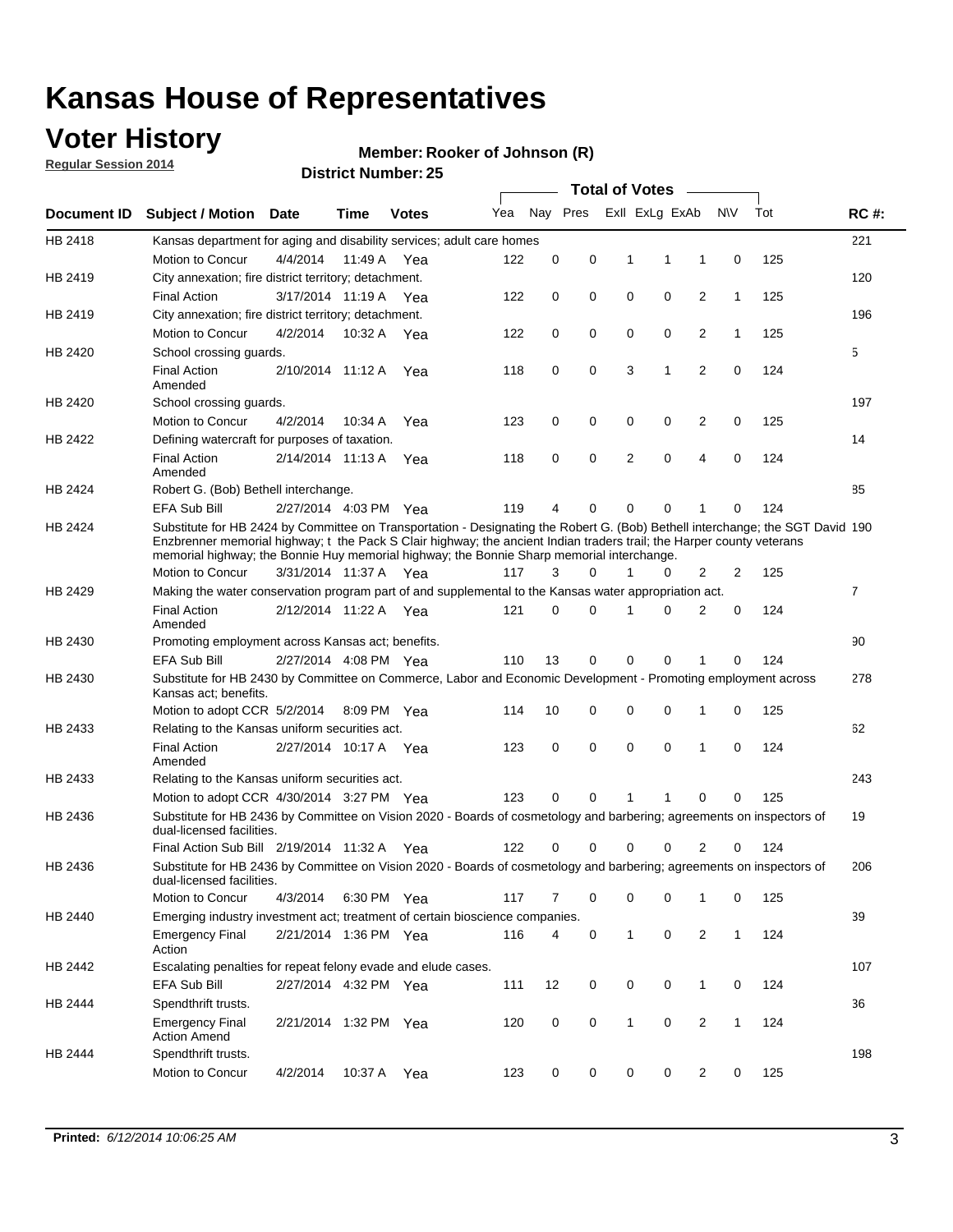#### **Voter History Regular**

| GET IN SLUTY | Member: Rooker of Johnson (R)             |
|--------------|-------------------------------------------|
| Session 2014 | <b>District Number: 25</b>                |
|              | <b>Total of Votes</b><br>$\sim$ 100 $\mu$ |

| Document ID | <b>Subject / Motion</b>                                                                                                                                                                                                                                                                                                         | <b>Date</b>           | Time        | <b>Votes</b> | Yea |    | Nay Pres                      | Exll ExLg ExAb |                | N\V            |             | Tot | <b>RC#:</b> |
|-------------|---------------------------------------------------------------------------------------------------------------------------------------------------------------------------------------------------------------------------------------------------------------------------------------------------------------------------------|-----------------------|-------------|--------------|-----|----|-------------------------------|----------------|----------------|----------------|-------------|-----|-------------|
| HB 2445     | Allowing for criminal discovery materials to be provided to defendant or defendant's counsel.                                                                                                                                                                                                                                   |                       |             |              |     |    |                               |                |                |                |             |     | 63          |
|             | <b>Final Action</b><br>Amended                                                                                                                                                                                                                                                                                                  | 2/27/2014 10:19 A     |             | Yea          | 123 | 0  | 0                             | 0              | $\mathbf 0$    | 1              | 0           | 124 |             |
| HB 2446     | District courts; court trustee operations fund. judicial process; concerning sentencing dispositions, probation and postrelease<br>supervision; concerning expungement of driving under the influence and criminal refusal convictions; concerning trials,<br>conduct of jury after case is submitted.                          |                       |             |              |     |    |                               |                |                |                |             |     | 8           |
|             | <b>Final Action</b>                                                                                                                                                                                                                                                                                                             | 2/12/2014 11:23 A     |             | Yea          | 121 | 0  | 0                             | 1              | 0              | 2              | 0           | 124 |             |
| HB 2446     | Senate Substitute for HB 2446 by Committee on Judiciary - Courts; allocating moneys from driver's license fees to judicial<br>branch nonjudicial salary adjustment fund; allowing chief justice to authorize expenditures from court trustee operations fund in<br>certain judicial districts; time limits for court decisions. |                       |             |              |     |    |                               |                |                |                |             |     | 239         |
|             | Motion to adopt CCR 4/30/2014 3:01 PM Yea                                                                                                                                                                                                                                                                                       |                       |             |              | 121 |    | 2<br>0                        | 1              | 1              | 0              | 0           | 125 |             |
| HB 2447     | Real property; trespass and liability.                                                                                                                                                                                                                                                                                          |                       |             |              |     |    |                               |                |                |                |             |     | 29          |
|             | <b>Final Action</b><br>Amended                                                                                                                                                                                                                                                                                                  | 2/21/2014 11:14 A     |             | Yea          | 119 |    | $\mathbf 0$<br>2              | 1              | $\mathbf 0$    | $\overline{2}$ | 0           | 124 |             |
| HB 2447     | Real property; trespass and liability.                                                                                                                                                                                                                                                                                          |                       |             |              |     |    |                               |                |                |                |             |     | 202         |
|             | Motion to Adopt CCR 4/3/2014                                                                                                                                                                                                                                                                                                    |                       |             | 6:10 PM Yea  | 122 |    | $\mathbf 0$<br>$\overline{2}$ | 0              | $\mathbf 0$    | 1              | 0           | 125 |             |
| HB 2448     | Interference with judicial process.                                                                                                                                                                                                                                                                                             |                       |             |              |     |    |                               |                |                |                |             |     | 30          |
|             | <b>Final Action</b>                                                                                                                                                                                                                                                                                                             | 2/21/2014 11:16 A     |             | Yea          | 121 |    | $\mathbf 0$<br>$\mathbf 0$    | 1              | $\Omega$       | $\overline{2}$ | 0           | 124 |             |
| HB 2448     | Senate Substitute for HB 2448 by Committee on Judiciary - Updating provisions relating to the Kansas bureau of<br>investigation's DNA database; amending the crime of interference with                                                                                                                                         |                       |             |              |     |    |                               |                |                |                |             |     | 240         |
|             | Motion to adopt CCR 4/30/2014 3:10 PM Yea                                                                                                                                                                                                                                                                                       |                       |             |              | 116 | 7  | 0                             | 1              | 1              | 0              | 0           | 125 |             |
| HB 2451     | Electric utilities; creating the electric highway fee.                                                                                                                                                                                                                                                                          |                       |             |              |     |    |                               |                |                |                |             |     | 96          |
|             | <b>EFA Sub Bill</b>                                                                                                                                                                                                                                                                                                             | 2/27/2014 4:18 PM Yea |             |              | 64  | 59 | 0                             | $\Omega$       | 0              |                | 0           | 124 |             |
| HB 2451     | Substitute for HB 2451 by Committee on Transportation - Increasing registration fees for electric vehicles.                                                                                                                                                                                                                     |                       |             |              |     |    |                               |                |                |                |             |     | 207         |
|             | Motion to Concur                                                                                                                                                                                                                                                                                                                | 4/3/2014              |             | 6:34 PM Yea  | 94  | 30 | 0                             | $\Omega$       | 0              |                | 0           | 125 |             |
| HB 2452     | Substitute for HB 2452 by Committee on Transportation - Distinctive license plates; donate life, disabled veterans, rotary<br>international, Kansas horse council.                                                                                                                                                              |                       |             |              |     |    |                               |                |                |                |             |     | 41          |
|             | <b>EFA Sub Bill</b>                                                                                                                                                                                                                                                                                                             | 2/21/2014 1:39 PM Yea |             |              | 120 | 0  | 0                             |                | $\mathbf 0$    | 2              | 1           | 124 |             |
| HB 2452     | Substitute for HB 2452 by Committee on Transportation - Distinctive license plates; donate life, disabled veterans, rotary<br>international, Kansas horse council, motorcycles.                                                                                                                                                 |                       |             |              |     |    |                               |                |                |                |             |     | 208         |
|             | Motion to Concur                                                                                                                                                                                                                                                                                                                | 4/3/2014              |             | 6:37 PM Yea  | 123 | 1  | 0                             | 0              | $\mathbf 0$    | 1              | 0           | 125 |             |
| HB 2453     | Protecting religious freedom regarding marriage.                                                                                                                                                                                                                                                                                |                       |             |              |     |    |                               |                |                |                |             |     | 9           |
|             | <b>Final Action</b><br>Amended                                                                                                                                                                                                                                                                                                  | 2/12/2014 11:28 A     |             | Nav          | 72  | 49 | 0                             | 1              | 0              | $\overline{2}$ | 0           | 124 |             |
| HB 2455     | Property tax exemption for certain utility systems located on military installation.                                                                                                                                                                                                                                            |                       |             |              |     |    |                               |                |                |                |             |     | 108         |
|             | <b>Emergency Final</b><br><b>Action Amend</b>                                                                                                                                                                                                                                                                                   | 3/6/2014              | 11:23 A     | Yea          | 119 | 1  | 0                             | 2              | 1              | $\overline{2}$ | 0           | 125 |             |
| HB 2456     | Property taxation; defining commercial and industrial machinery and equipment; motor vehicles, members of military service<br>and active quard and reservists.                                                                                                                                                                  |                       |             |              |     |    |                               |                |                |                |             |     | 49          |
|             | Final Action<br>Amended                                                                                                                                                                                                                                                                                                         | 2/26/2014 11:32 A Yea |             |              |     |    | 100 23 0                      | $\overline{0}$ | $\overline{0}$ | $\overline{1}$ | $\mathbf 0$ | 124 |             |
| HB 2463     | Creating civil liability for acts of terrorism; forfeiture of property related to violations of certain criminal acts.                                                                                                                                                                                                          |                       |             |              |     |    |                               |                |                |                |             |     | 50          |
|             | <b>Final Action</b><br>Amended                                                                                                                                                                                                                                                                                                  | 2/26/2014 11:33 A Yea |             |              | 123 |    | 0<br>0                        | $\mathbf 0$    | 0              | 1              | 0           | 124 |             |
| HB 2463     | Creating civil liability for acts of terrorism; forfeiture of property related to violations of certain criminal acts.                                                                                                                                                                                                          |                       |             |              |     |    |                               |                |                |                |             |     | 194         |
|             | Motion to Concur                                                                                                                                                                                                                                                                                                                | 4/1/2014              | 10:46 A Yea |              | 123 | 0  | 0                             | 1              | 0              | $\mathbf{1}$   | 0           | 125 |             |
| HB 2464     | Allowing banks, trust companies and savings and loans to claim the expensing deduction for privilege tax filers under the<br>Kansas income tax act.                                                                                                                                                                             |                       |             |              |     |    |                               |                |                |                |             |     | 15          |
|             | <b>Final Action</b><br>Amended                                                                                                                                                                                                                                                                                                  | 2/14/2014 11:14 A Yea |             |              | 118 |    | 0<br>0                        | 2              | 0              | 4              | 0           | 124 |             |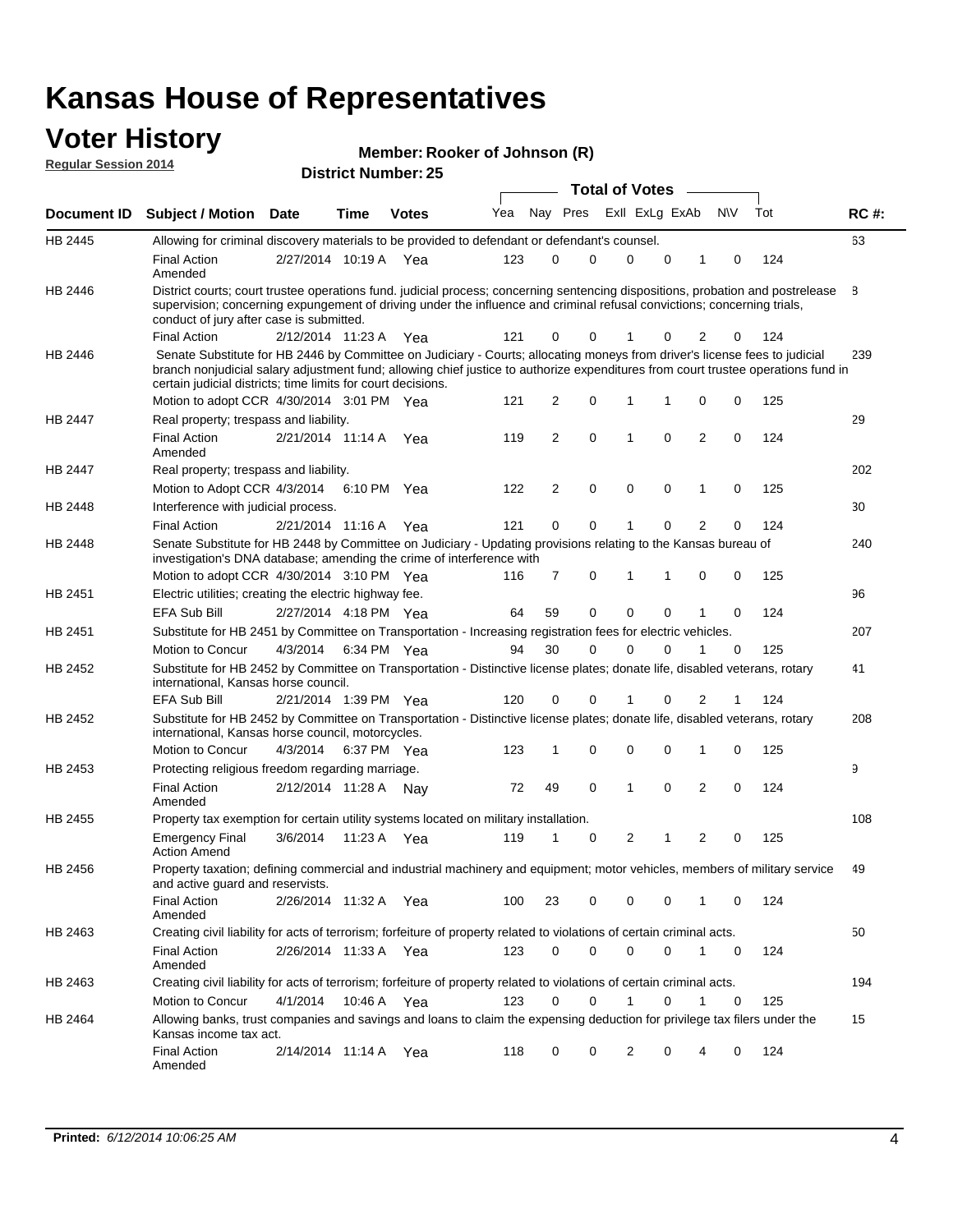### **Voter History**

**Regular Session 2014**

#### **Member: Rooker of Johnson (R)**

|                |                                                                                                                                                                             |                       |             |              |     |                |             | <b>Total of Votes</b> |              |                |   |             |     |             |
|----------------|-----------------------------------------------------------------------------------------------------------------------------------------------------------------------------|-----------------------|-------------|--------------|-----|----------------|-------------|-----------------------|--------------|----------------|---|-------------|-----|-------------|
|                | Document ID Subject / Motion Date                                                                                                                                           |                       | Time        | <b>Votes</b> | Yea |                | Nay Pres    |                       |              | Exll ExLg ExAb |   | <b>NV</b>   | Tot | <b>RC#:</b> |
| HB 2466        | Relating to administrative procedure; judicial review.                                                                                                                      |                       |             |              |     |                |             |                       |              |                |   |             |     | 37          |
|                | <b>Emergency Final</b><br><b>Action Amend</b>                                                                                                                               | 2/21/2014 1:33 PM Yea |             |              | 118 | 2              | 0           |                       | 1            | 0              | 2 | 1           | 124 |             |
| <b>HB 2470</b> | Purchasing authority for certain insurance by the state board of regents for state educational institutions.                                                                |                       |             |              |     |                |             |                       |              |                |   |             |     | 16          |
|                | <b>Final Action</b>                                                                                                                                                         | 2/17/2014 11:20 A Yea |             |              | 120 | 0              | 0           |                       | 3            | 0              | 1 | 0           | 124 |             |
| HB 2475        | Personal financial literacy program as a requirement for high school graduation.                                                                                            |                       |             |              |     |                |             |                       |              |                |   |             |     | 126         |
|                | <b>Final Action</b><br>Amended                                                                                                                                              | 3/19/2014 11:22 A Yea |             |              | 110 | 12             | 0           |                       | 0            | 1              | 2 | $\mathbf 0$ | 125 |             |
| HB 2478        | Venue for crimes committed with an electronic device.                                                                                                                       |                       |             |              |     |                |             |                       |              |                |   |             |     | 51          |
|                | <b>Final Action</b>                                                                                                                                                         | 2/26/2014 11:34 A     |             | Yea          | 123 | 0              | 0           |                       | $\mathbf 0$  | $\mathbf 0$    | 1 | 0           | 124 |             |
| HB 2479        | Removing 2015 sunset provision from law requiring ignition interlock device after first test failure or alcohol or drug-related<br>conviction.                              |                       |             |              |     |                |             |                       |              |                |   |             |     | 115         |
|                | <b>Final Action</b><br>Amended                                                                                                                                              | 3/14/2014 11:14 A     |             | Yea          | 117 | $\mathbf 0$    | 0           |                       | 2            | 1              | 4 | 1           | 125 |             |
| HB 2479        | Removing 2015 sunset provision from law requiring ignition interlock device after first test failure or alcohol or drug-related<br>conviction.                              |                       |             |              |     |                |             |                       |              |                |   |             |     | 210         |
|                | <b>Motion to Concur</b>                                                                                                                                                     | 4/3/2014              |             | 6:47 PM Yea  | 122 | $\overline{2}$ | 0           |                       | 0            | $\mathbf 0$    | 1 | 0           | 125 |             |
| HB 2480        | Repealing the review of TeleKansas I.                                                                                                                                       |                       |             |              |     |                |             |                       |              |                |   |             |     | 64          |
|                | <b>Final Action</b><br>Amended                                                                                                                                              | 2/27/2014 10:20 A     |             | Yea          | 123 | 0              | 0           |                       | $\mathbf 0$  | $\mathbf 0$    | 1 | 0           | 124 |             |
| HB 2480        | Repealing the review of TeleKansas I.                                                                                                                                       |                       |             |              |     |                |             |                       |              |                |   |             |     | 250         |
|                | Motion to Concur                                                                                                                                                            | 5/1/2014              |             | 1:54 PM Yea  | 123 | 1              | 0           |                       | 0            | 0              | 0 | 1           | 125 |             |
| <b>HB 2482</b> | Authority of state corporation commission to intervene in court proceedings.                                                                                                |                       |             |              |     |                |             |                       |              |                |   |             |     | 65          |
|                | <b>Final Action</b><br>Amended                                                                                                                                              | 2/27/2014 10:21 A     |             | Yea          | 121 | $\overline{2}$ | 0           |                       | $\mathbf 0$  | $\mathbf 0$    | 1 | $\mathbf 0$ | 124 |             |
| HB 2482        | Senate Substitute for HB 2482 by Committee on Utilities - Creating the energy efficiency investment act.                                                                    |                       |             |              |     |                |             |                       |              |                |   |             |     | 211         |
|                | Motion to Concur                                                                                                                                                            | 4/3/2014              | 7:02 PM Yea |              | 99  | 25             | $\mathbf 0$ |                       | 0            | $\mathbf 0$    | 1 | 0           | 125 |             |
| HB 2487        | Construction of electric transmission lines and certificates of public convenience and necessity.                                                                           |                       |             |              |     |                |             |                       |              |                |   |             |     | 66          |
|                | <b>Final Action</b><br>Amended                                                                                                                                              | 2/27/2014 10:22 A     |             | Yea          | 113 | 10             | 0           |                       | 0            | 0              | 1 | 0           | 124 |             |
| HB 2487        | Relating to the powers and duties of the state corporation commission; construction of electric transmission lines and<br>certificates of public convenience and necessity. |                       |             |              |     |                |             |                       |              |                |   |             |     | 254         |
|                | Sub motion to concur 5/1/2014                                                                                                                                               |                       |             | 4:36 PM Yea  | 117 | 8              | 0           |                       | 0            | 0              | 0 | 0           | 125 |             |
| <b>HB 2488</b> | Kansas electric transmission authority and the purpose and composition of the authority.                                                                                    |                       |             |              |     |                |             |                       |              |                |   |             |     | 10          |
|                | <b>Final Action</b><br>Amended                                                                                                                                              | 2/12/2014 11:30 A     |             | Yea          | 108 | 13             | 0           |                       | 1            | 0              | 2 | 0           | 124 |             |
| <b>HB 2488</b> | Kansas electric transmission authority and the purpose and composition of the authority.                                                                                    |                       |             |              |     |                |             |                       |              |                |   |             |     | 158         |
|                | Motion to Concur                                                                                                                                                            | 3/25/2014 10:43 A     |             | Yea          | 107 | 15             | 0           |                       | 1            | 0              | 2 | 0           | 125 |             |
| HB 2489        | Legislative review of exceptions to disclosure of public records.                                                                                                           |                       |             |              |     |                |             |                       |              |                |   |             |     | 67          |
|                | <b>Final Action</b><br>Amended                                                                                                                                              | 2/27/2014 10:23 A Yea |             |              | 122 | $\mathbf 1$    | 0           |                       | 0            | 0              | 1 | 0           | 124 |             |
| HB 2490        | Criminal procedure; conduct of jury after case is submitted.                                                                                                                |                       |             |              |     |                |             |                       |              |                |   |             |     | 31          |
|                | <b>Final Action</b><br>Amended                                                                                                                                              | 2/21/2014 11:17 A Yea |             |              | 121 | 0              | 0           |                       | $\mathbf{1}$ | $\mathbf 0$    | 2 | 0           | 124 |             |
| HB 2490        | Capital murder; attempt; murder in the first degree; sentencing.                                                                                                            |                       |             |              |     |                |             |                       |              |                |   |             |     | 241         |
|                | Motion to adopt CCR 4/30/2014 3:16 PM Yea                                                                                                                                   |                       |             |              | 123 | 0              | 0           |                       | $\mathbf 1$  | 1              | 0 | 0           | 125 |             |
| HB 2491        | Kansas tort claims act; attorney may appear in small claims action.                                                                                                         |                       |             |              |     |                |             |                       |              |                |   |             |     | 20          |
|                | <b>Final Action</b><br>Amended                                                                                                                                              | 2/19/2014 11:34 A Yea |             |              | 120 | $\overline{c}$ | 0           |                       | 0            | $\pmb{0}$      | 2 | 0           | 124 |             |
| HB 2491        | Kansas tort claims act; attorney may appear in small claims action.                                                                                                         |                       |             |              |     |                |             |                       |              |                |   |             |     | 199         |
|                | Motion to Concur                                                                                                                                                            | 4/2/2014              |             | 10:40 A Yea  | 121 | 2              | 0           |                       | 0            | 0              | 2 | 0           | 125 |             |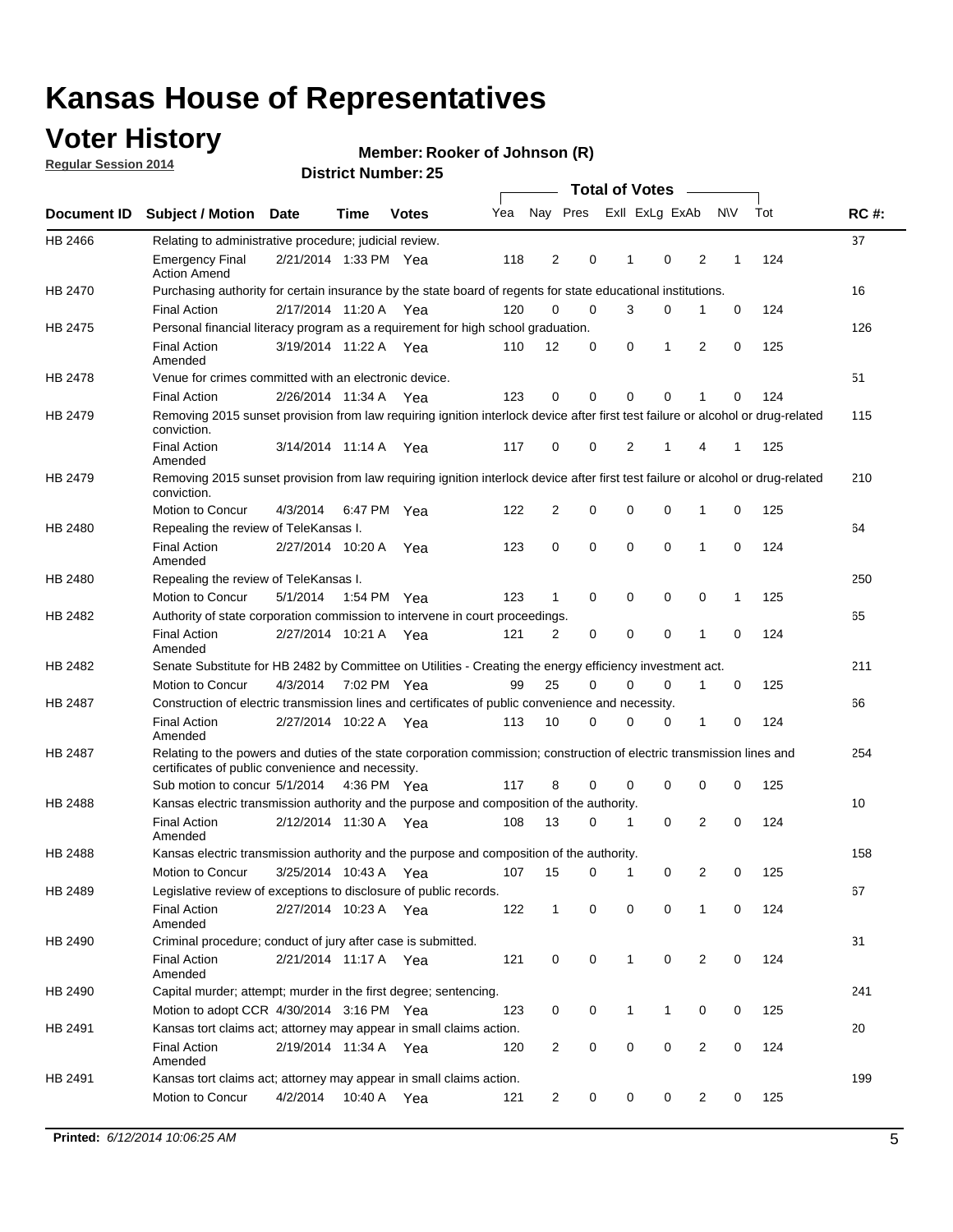### **Voter History**

**Regular Session 2014**

#### **Member: Rooker of Johnson (R)**

|                    |                                                                                                                                                                                                                                                        |                       |             |              |     |          |          | <b>Total of Votes</b> |              |                |              |     |              |
|--------------------|--------------------------------------------------------------------------------------------------------------------------------------------------------------------------------------------------------------------------------------------------------|-----------------------|-------------|--------------|-----|----------|----------|-----------------------|--------------|----------------|--------------|-----|--------------|
| <b>Document ID</b> | <b>Subject / Motion Date</b>                                                                                                                                                                                                                           |                       | Time        | <b>Votes</b> | Yea | Nay Pres |          | Exll ExLg ExAb        |              |                | <b>NV</b>    | Tot | <b>RC#:</b>  |
| HB 2493            | Relating to surety regulation, appearance bonds and unlawful sexual relations.                                                                                                                                                                         |                       |             |              |     |          |          |                       |              |                |              |     | 23           |
|                    | <b>Final Action</b><br>Amended                                                                                                                                                                                                                         | 2/20/2014 11:14 A     |             | Yea          | 113 | 10       | 0        | 0                     | $\mathbf 0$  | 0              | $\mathbf 1$  | 124 |              |
| HB 2495            | Concerning sentencing dispositions, probation and postrelease supervision.                                                                                                                                                                             |                       |             |              |     |          |          |                       |              |                |              |     | 24           |
|                    | <b>Final Action</b><br>Amended                                                                                                                                                                                                                         | 2/20/2014 11:17 A Yea |             |              | 122 | 1        | 0        | 0                     | $\mathbf 0$  | $\mathbf 0$    | -1           | 124 |              |
| HB 2501            | Human trafficking and related crimes; penalties for buying sexual relations; records and reporting by courts; staff secure facility 25<br>requirements.                                                                                                |                       |             |              |     |          |          |                       |              |                |              |     |              |
|                    | <b>Final Action</b><br>Amended                                                                                                                                                                                                                         | 2/20/2014 11:18 A Yea |             |              | 123 | $\Omega$ | 0        | 0                     | $\Omega$     | $\mathbf 0$    | 1            | 124 |              |
| HB 2502            | Allowing victim notification on status change of person confined.                                                                                                                                                                                      |                       |             |              |     |          |          |                       |              |                |              |     | 26           |
|                    | <b>Final Action</b>                                                                                                                                                                                                                                    | 2/20/2014 11:20 A Yea |             |              | 123 | $\Omega$ | 0        | $\mathbf{0}$          | $\Omega$     | $\Omega$       |              | 124 |              |
| HB 2503            | Substitute for HB 2503 by Committee on Federal and State Affairs -- Carrying of concealed handguns by law enforcement<br>officers.                                                                                                                     |                       |             |              |     |          |          |                       |              |                |              |     | 230          |
|                    | Final Action Sub Bill 4/5/2014                                                                                                                                                                                                                         |                       | 10:22 A     | Yea          | 119 |          | 0        | 0                     | 0            | 4              |              | 125 |              |
| HB 2504            | Repealing outdated provisions relating to the purchase of certain real estate by the department of corrections.                                                                                                                                        |                       |             |              |     |          |          |                       |              |                |              |     | 18           |
|                    | <b>Final Action</b>                                                                                                                                                                                                                                    | 2/19/2014 11:31 A Yea |             |              | 122 | $\Omega$ | $\Omega$ | 0                     | $\mathbf{0}$ | $\overline{2}$ | 0            | 124 |              |
| HB 2506            | Repealing K.S.A. 72-60b03, the effective date of the midwestern higher education compact act.                                                                                                                                                          |                       |             |              |     |          |          |                       |              |                |              |     | 52           |
|                    | <b>Final Action</b>                                                                                                                                                                                                                                    | 2/26/2014 11:35 A Yea |             |              | 122 |          | $\Omega$ | 0                     | 0            | 1              | 0            | 124 |              |
| HB 2506            | Senate Substitute for HB 2506 by Committee on Ways and Means - Education; appropriations for FY 2014 and FY 2015 for<br>various state agencies; amendments concerning postsecondary education; amendments to provisions relating to school<br>finance. |                       |             |              |     |          |          |                       |              |                |              |     | 238          |
|                    | Motion to Adopt CCR 4/6/2014                                                                                                                                                                                                                           |                       | 9:45 PM Nav |              | 63  | 57       | 0        | 0                     | 0            | 4              | -1           | 125 |              |
| HB 2509            | Emergency medical services amendments.                                                                                                                                                                                                                 |                       |             |              |     |          |          |                       |              |                |              |     | 101          |
|                    | Emergency Final<br><b>Action Amend</b>                                                                                                                                                                                                                 | 2/27/2014 4:24 PM Yea |             |              | 123 | 0        | 0        | $\mathbf 0$           | 0            | 1              | 0            | 124 |              |
| HB 2510            | Pharmacists and pharmacies; pharmacy technicians; registration and grounds for denial of registration.                                                                                                                                                 |                       |             |              |     |          |          |                       |              |                |              |     | 84           |
|                    | <b>Emergency Final</b><br>Action                                                                                                                                                                                                                       | 2/27/2014 4:01 PM Yea |             |              | 71  | 52       | 0        | 0                     | 0            | 1              | 0            | 124 |              |
| HB 2511            | Liability for property tax on personal property; sale or abandonment of personal property.                                                                                                                                                             |                       |             |              |     |          |          |                       |              |                |              |     | 27           |
|                    | <b>Final Action</b>                                                                                                                                                                                                                                    | 2/20/2014 11:21 A     |             | Yea          | 123 | $\Omega$ | $\Omega$ | 0                     | 0            | 1              | 0            | 124 |              |
| HB 2514            | Exemption for Federal Home Loan Bank in certain insolvency proceedings involving insurance companies.                                                                                                                                                  |                       |             |              |     |          |          |                       |              |                |              |     | $\mathbf{2}$ |
|                    | <b>Final Action</b>                                                                                                                                                                                                                                    | 2/10/2014 11:08 A     |             | Yea          | 118 | $\Omega$ | $\Omega$ | 3                     | 1            | 2              | $\mathbf 0$  | 124 |              |
| HB 2515            | Insurance; confidentiality of work papers from analysis of analysis of financial regulation or market regulation of insurance<br>company or affiliates.                                                                                                |                       |             |              |     |          |          |                       |              |                |              |     | 82           |
|                    | <b>Emergency Final</b><br>Action                                                                                                                                                                                                                       | 2/27/2014 3:58 PM Yea |             |              | 123 | 0        | 0        | 0                     | 0            | 1              | 0            | 124 |              |
| HB 2515            | Updating statutory references and making corresponding changes due to Executive Reorganization Order No. 41.                                                                                                                                           |                       |             |              |     |          |          |                       |              |                |              |     | 269          |
|                    | Motion to Adopt CCR 5/2/2014 3:31 PM Yea                                                                                                                                                                                                               |                       |             |              | 118 | 4        | 0        | 0                     | $\mathbf{1}$ | $\mathbf{1}$   | $\mathbf{1}$ | 125 |              |
| HB 2516            | Amendments relating to health care provider liability insurance and to companies organized to provide such insurance.                                                                                                                                  |                       |             |              |     |          |          |                       |              |                |              |     | 3            |
|                    | <b>Final Action</b><br>Amended                                                                                                                                                                                                                         | 2/10/2014 11:10 A Yea |             |              | 118 | 0        | 0        | 3                     | 1            | 2              | 0            | 124 |              |
| HB 2516            | Amendments relating to health care provider liability insurance and to companies organized to provide such insurance.                                                                                                                                  |                       |             |              |     |          |          |                       |              |                |              |     | 191          |
|                    | Motion to Concur                                                                                                                                                                                                                                       | 3/31/2014 11:40 A Yea |             |              | 121 | 0        | 0        | 1                     | 0            | 2              | $\mathbf{1}$ | 125 |              |
| HB 2518            | Relating to ballot language statements.                                                                                                                                                                                                                |                       |             |              |     |          |          |                       |              |                |              |     | 40           |
|                    | Emergency Final<br><b>Action Amend</b>                                                                                                                                                                                                                 | 2/21/2014 1:37 PM Yea |             |              | 116 | 4        | 0        | 1                     | 0            | 2              | 1            | 124 |              |
| HB 2525            | Kansas money transmitter act concerning change of controlling interest and notification.                                                                                                                                                               |                       |             |              |     |          |          |                       |              |                |              |     | 32           |
|                    | <b>Final Action</b>                                                                                                                                                                                                                                    | 2/21/2014 11:18 A Yea |             |              | 105 | 16       | 0        | 1                     | 0            | 2              | 0            | 124 |              |
| HB 2525            | Kansas money transmitter act concerning change of controlling interest and notification.                                                                                                                                                               |                       |             |              |     |          |          |                       |              |                |              |     | 252          |
|                    | Motion to Concur                                                                                                                                                                                                                                       | 5/1/2014              |             | 1:59 PM Yea  | 112 | 13       | 0        | 0                     | 0            | 0              | 0            | 125 |              |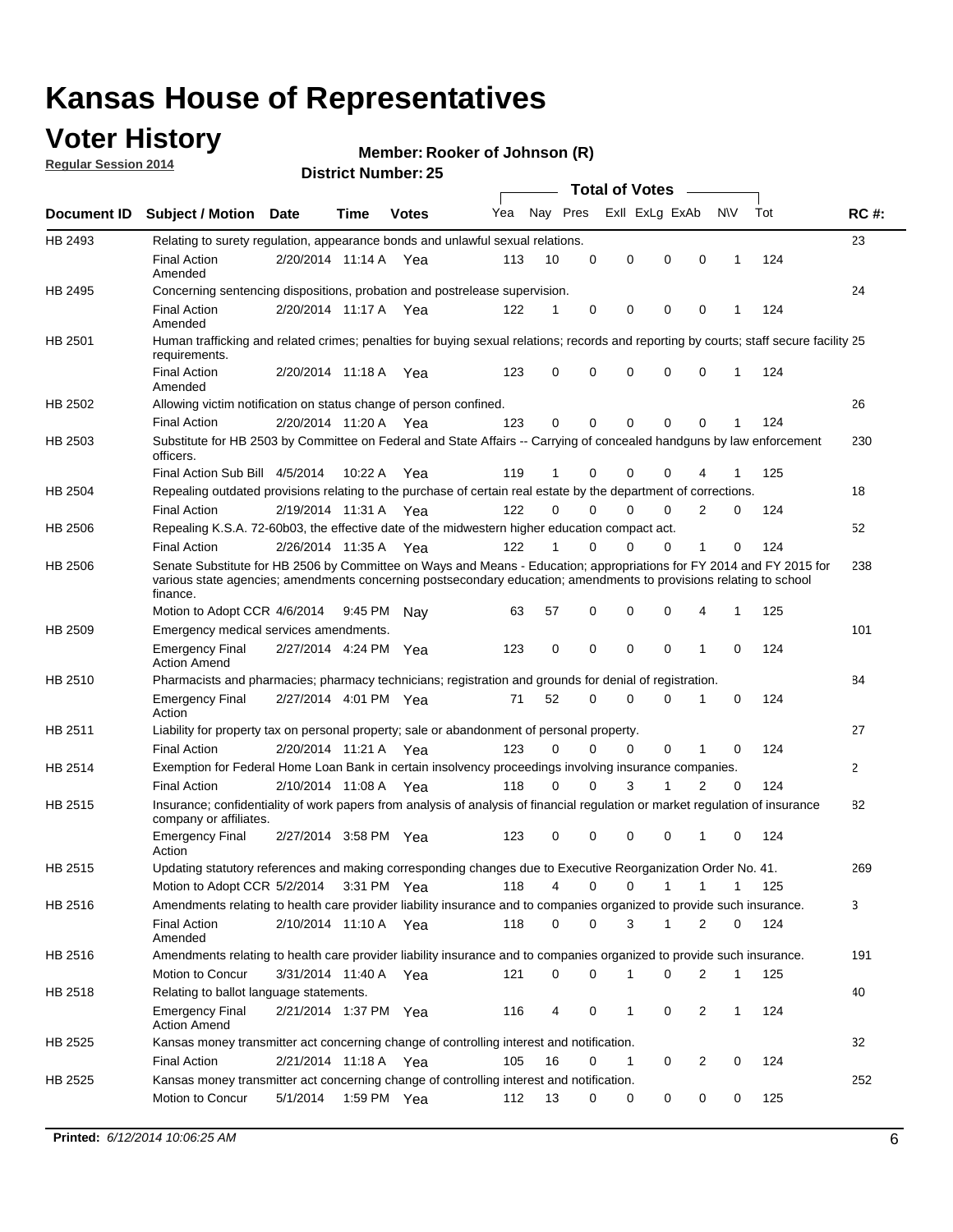#### **Voter History Regular Session 2014**

| Member: Rooker of Johnson (R) |  |
|-------------------------------|--|
|-------------------------------|--|

|             |                                                                                                                                                                                                                                                                                                                                           |                       |             | PISUILU NUIIIDEL. ZJ |     |    |          | <b>Total of Votes</b> |                |           |              |     |             |
|-------------|-------------------------------------------------------------------------------------------------------------------------------------------------------------------------------------------------------------------------------------------------------------------------------------------------------------------------------------------|-----------------------|-------------|----------------------|-----|----|----------|-----------------------|----------------|-----------|--------------|-----|-------------|
| Document ID | <b>Subject / Motion Date</b>                                                                                                                                                                                                                                                                                                              |                       | Time        | <b>Votes</b>         | Yea |    | Nay Pres |                       | Exll ExLg ExAb | <b>NV</b> |              | Tot | <b>RC#:</b> |
| HB 2533     | Changing interest credit amounts, member distributions upon termination or death and retirement annuities under the KPERS 42<br>Act of 2015.                                                                                                                                                                                              |                       |             |                      |     |    |          |                       |                |           |              |     |             |
|             | <b>Emergency Final</b><br><b>Action Amend</b>                                                                                                                                                                                                                                                                                             | 2/21/2014 1:40 PM Yea |             |                      | 94  | 26 | 0        | -1                    | $\mathbf 0$    | 2         | 1            | 124 |             |
| HB 2537     | Eliminating font size and type requirement for disclosure statements contained in insurance contracts and explanatory<br>materials printed in any language other than English.                                                                                                                                                            |                       |             |                      |     |    |          |                       |                |           |              |     | 81          |
|             | <b>Emergency Final</b><br>Action                                                                                                                                                                                                                                                                                                          | 2/27/2014 3:56 PM Yea |             |                      | 119 | 4  | 0        | 0                     | $\mathbf 0$    | 1         | 0            | 124 |             |
| HB 2537     | Insurance; eliminating font and type requirements for certain non-English insurance documents; confidentiality of certain<br>documents; continuation of health insurance for spouse and children of certain emergency personnel and employees of the<br>department of corrections; purchase of certain insurance by the state fair board. |                       |             |                      |     |    |          |                       |                |           |              |     | 249         |
|             | Motion to adopt CCR 4/30/2014 3:58 PM Yea                                                                                                                                                                                                                                                                                                 |                       |             |                      | 122 | 0  | 0        | 1                     | 1              | 0         | 1            | 125 |             |
| HB 2538     | Giving landowner right of first refusal for antlers of deer illegally shot on landowner's property.                                                                                                                                                                                                                                       |                       |             |                      |     |    |          |                       |                |           |              |     | 102         |
|             | <b>Emergency Final</b><br><b>Action Amend</b>                                                                                                                                                                                                                                                                                             | 2/27/2014 4:26 PM Yea |             |                      | 106 | 17 | 0        | 0                     | 0              | 1         | 0            | 124 |             |
| HB 2541     | Substitute for HB2541 by Committee on Local Government—plastic bottles and containers; labeling; solid waste landfill<br>restrictions.                                                                                                                                                                                                    |                       |             |                      |     |    |          |                       |                |           |              |     | 121         |
|             | Final Action Sub Bill 3/17/2014 11:21 A                                                                                                                                                                                                                                                                                                   |                       |             | Nay                  | 102 | 21 | 0        | $\mathbf 0$           | 0              | 2         | 0            | 125 |             |
| HB 2542     | Property tax exemption for amateur-built aircraft.                                                                                                                                                                                                                                                                                        |                       |             |                      |     |    |          |                       |                |           |              |     | 112         |
|             | <b>Final Action</b><br>Amended                                                                                                                                                                                                                                                                                                            | 3/13/2014 11:22 A Yea |             |                      | 116 | 4  | 0        | $\mathbf{1}$          | 1              | 2         | 1            | 125 |             |
| HB 2544     | Authorizing postsecondary educational institutions to enter into the state authorization reciprocity agreement to provide<br>distance education.                                                                                                                                                                                          |                       |             |                      |     |    |          |                       |                |           |              |     | 17          |
|             | <b>Final Action</b>                                                                                                                                                                                                                                                                                                                       | 2/17/2014 11:21 A Yea |             |                      | 120 | 0  | 0        | 3                     | 0              | 1         | 0            | 124 |             |
| HB 2545     | Extending sunset date on certain agriculture fees from July 1, 2015, to July 1, 2019.                                                                                                                                                                                                                                                     |                       |             |                      |     |    |          |                       |                |           |              |     | 68          |
|             | <b>Final Action</b><br>Amended                                                                                                                                                                                                                                                                                                            | 2/27/2014 10:25 A Yea |             |                      | 99  | 24 | 0        | $\mathbf 0$           | $\Omega$       | 1         | 0            | 124 |             |
| HB 2547     | Changing the map copy requirement in mining permit application.                                                                                                                                                                                                                                                                           |                       |             |                      |     |    |          |                       |                |           |              |     | 53          |
|             | <b>Final Action</b>                                                                                                                                                                                                                                                                                                                       | 2/26/2014 11:36 A     |             | Yea                  | 123 | 0  | 0        | 0                     | 0              | 1         | 0            | 124 |             |
| HB 2548     | Creating the water program management fund and transferring the air quality fee fund.                                                                                                                                                                                                                                                     |                       |             |                      |     |    |          |                       |                |           |              |     | 46          |
|             | <b>Emergency Final</b><br>Action                                                                                                                                                                                                                                                                                                          | 2/21/2014 1:46 PM Yea |             |                      | 119 | 1  | 0        | -1                    | 0              | 2         | $\mathbf{1}$ | 124 |             |
| HB 2549     | Allowing burial of hazardous waste on-site.                                                                                                                                                                                                                                                                                               |                       |             |                      |     |    |          |                       |                |           |              |     | 54          |
|             | <b>Final Action</b>                                                                                                                                                                                                                                                                                                                       | 2/26/2014 11:38 A     |             | Yea                  | 123 | 0  | 0        | 0                     | $\mathbf 0$    | 1         | 0            | 124 |             |
| HB 2550     | Repeal of the atmospheric mercury deposition monitoring network.                                                                                                                                                                                                                                                                          |                       |             |                      |     |    |          |                       |                |           |              |     | 33          |
|             | <b>Final Action</b>                                                                                                                                                                                                                                                                                                                       | 2/21/2014 11:20 A     |             | Yea                  | 92  | 29 | 0        | $\mathbf{1}$          | 0              | 2         | 0            | 124 |             |
| HB 2551     | Repealing regulation of PCB disposal facilities.                                                                                                                                                                                                                                                                                          |                       |             |                      |     |    |          |                       |                |           |              |     | 47          |
|             | <b>Emergency Final</b><br>Action Amend                                                                                                                                                                                                                                                                                                    | 2/21/2014 1:47 PM Yea |             |                      | 100 | 20 | 0        | 1                     | 0              | 2         | 1            | 124 |             |
| HB 2551     | Repealing the regulation of PCB disposal facilities; making changes to the atmospheric mercury deposition monitoring network 271<br>and the disposal of plastic bottles, containers and solid waste.                                                                                                                                      |                       |             |                      |     |    |          |                       |                |           |              |     |             |
|             | Motion to Adopt CCR 5/2/2014 3:45 PM Nav                                                                                                                                                                                                                                                                                                  |                       |             |                      | 105 | 17 | 0        | 0                     | 1              | 1         | 1            | 125 |             |
| HB 2552     | Managed care organizations, prompt payment.                                                                                                                                                                                                                                                                                               |                       |             |                      |     |    |          |                       |                |           |              |     | 69          |
|             | <b>Final Action</b><br>Amended                                                                                                                                                                                                                                                                                                            | 2/27/2014 10:26 A Yea |             |                      | 123 | 0  | 0        | $\mathbf 0$           | 0              | 1         | 0            | 124 |             |
| HB 2552     | Kansas medical assistance program; managed care organizations; consent for expansion of certain medicaid services.                                                                                                                                                                                                                        |                       |             |                      |     |    |          |                       |                |           |              |     | 225         |
|             | Motion to Concur                                                                                                                                                                                                                                                                                                                          | 4/4/2014              | 6:13 PM Nay |                      | 68  | 54 | 0        | 0                     | 1              | 2         | 0            | 125 |             |
| HB 2553     | Health care compact.                                                                                                                                                                                                                                                                                                                      |                       |             |                      |     |    |          |                       |                |           |              |     | 141         |
|             | <b>Final Action</b>                                                                                                                                                                                                                                                                                                                       | 3/24/2014 10:15 A     |             | Nay                  | 74  | 48 | 0        | 0                     | 0              | 3         | 0            | 125 |             |
| HB 2555     | Release of information in support of arrest warrants and search warrants.                                                                                                                                                                                                                                                                 |                       |             |                      |     |    |          |                       |                |           |              |     | 86          |
|             | <b>Emergency Final</b><br><b>Action Amend</b>                                                                                                                                                                                                                                                                                             | 2/27/2014 4:04 PM Yea |             |                      | 113 | 10 | 0        | 0                     | 0              | 1         | 0            | 124 |             |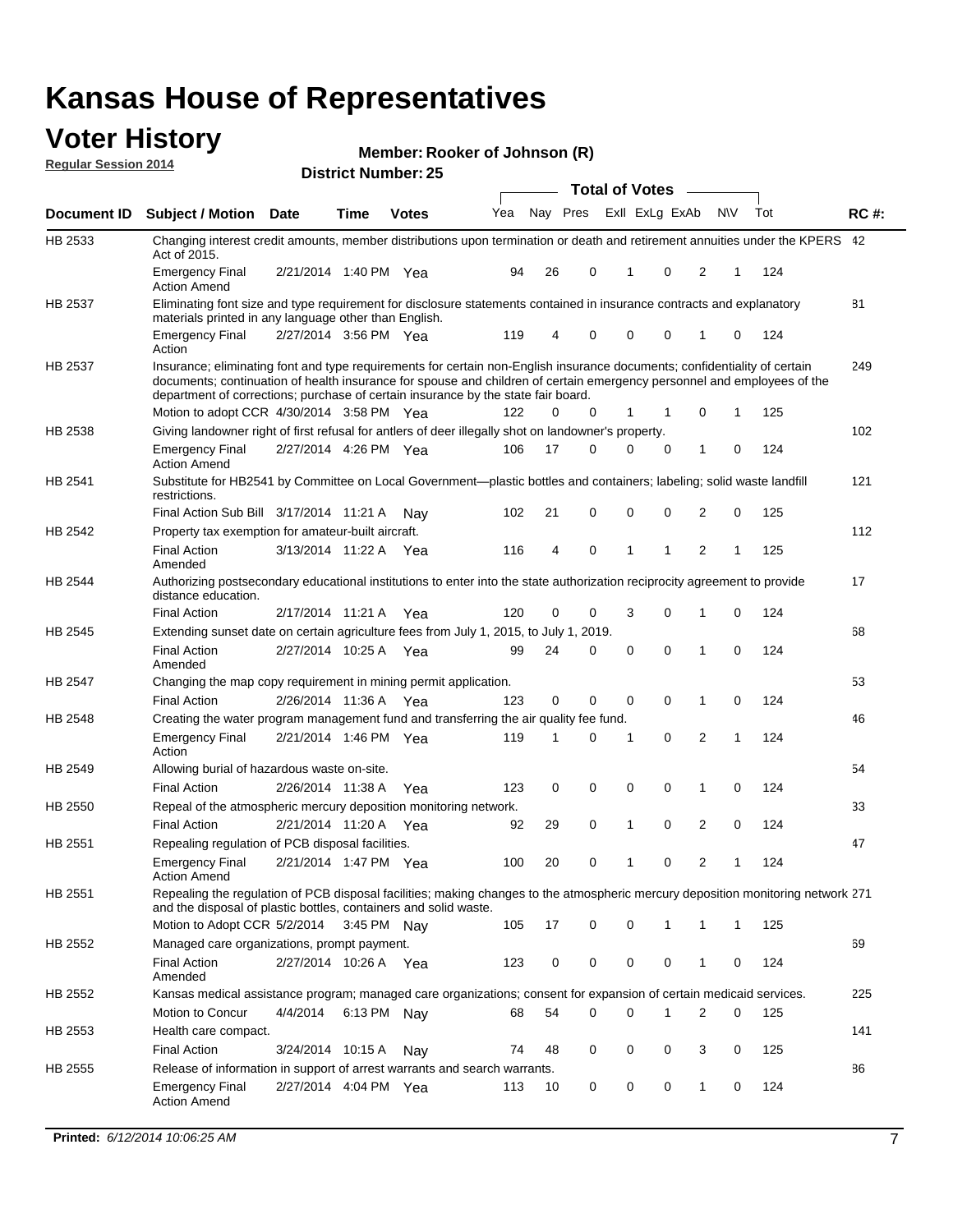### **Voter History**

**Regular Session 2014**

#### **Member: Rooker of Johnson (R)**

|                |                                                                                                                                                                                                                                                                                                                                                           |                       |             |              |     |          |          | <b>Total of Votes</b> |             |              |             |     |             |
|----------------|-----------------------------------------------------------------------------------------------------------------------------------------------------------------------------------------------------------------------------------------------------------------------------------------------------------------------------------------------------------|-----------------------|-------------|--------------|-----|----------|----------|-----------------------|-------------|--------------|-------------|-----|-------------|
|                | Document ID Subject / Motion Date                                                                                                                                                                                                                                                                                                                         |                       | Time        | <b>Votes</b> | Yea | Nay Pres |          | Exll ExLg ExAb        |             |              | N\V         | Tot | <b>RC#:</b> |
| HB 2557        | Changing penalties for certain taxpayers who file incorrect returns under Kansas income tax act.                                                                                                                                                                                                                                                          |                       |             |              |     |          |          |                       |             |              |             |     | 21          |
|                | <b>Final Action</b><br>Amended                                                                                                                                                                                                                                                                                                                            | 2/19/2014 11:35 A     |             | Yea          | 122 | 0        | 0        | 0                     | 0           | 2            | $\mathbf 0$ | 124 |             |
| HB 2561        | Licensure of pharmacists and registration of pharmacy interns by board of pharmacy.                                                                                                                                                                                                                                                                       |                       |             |              |     |          |          |                       |             |              |             |     | 55          |
|                | <b>Final Action</b>                                                                                                                                                                                                                                                                                                                                       | 2/26/2014 11:39 A Yea |             |              | 105 | 18       | 0        | 0                     | 0           | 1            | 0           | 124 |             |
| HB 2564        | Requiring 60-day wait before re-employment for retirement benefit eligibility.                                                                                                                                                                                                                                                                            |                       |             |              |     |          |          |                       |             |              |             |     | 43          |
|                | <b>Emergency Final</b><br>Action                                                                                                                                                                                                                                                                                                                          | 2/21/2014 1:41 PM Yea |             |              | 120 | 0        | 0        | 1                     | 0           | 2            | 1           | 124 |             |
| HB 2566        | Requiring court fee for forensic audio and video examination services.                                                                                                                                                                                                                                                                                    |                       |             |              |     |          |          |                       |             |              |             |     | 93          |
|                | <b>Emergency Final</b><br>Action                                                                                                                                                                                                                                                                                                                          | 2/27/2014 4:12 PM Yea |             |              | 123 | 0        | 0        | $\mathbf 0$           | $\mathbf 0$ | $\mathbf{1}$ | 0           | 124 |             |
| HB 2568        | Domestic relations; Kansas family law code; child support guidelines.                                                                                                                                                                                                                                                                                     |                       |             |              |     |          |          |                       |             |              |             |     | 70          |
|                | <b>Final Action</b><br>Amended                                                                                                                                                                                                                                                                                                                            | 2/27/2014 10:27 A     |             | Yea          | 123 | 0        | 0        | 0                     | $\mathbf 0$ | 1            | 0           | 124 |             |
| HB 2568        | Domestic relations; Kansas family law code; child support guidelines.                                                                                                                                                                                                                                                                                     |                       |             |              |     |          |          |                       |             |              |             |     | 268         |
|                | Motion to adopt CCR 5/2/2014                                                                                                                                                                                                                                                                                                                              |                       | 3:28 PM Yea |              | 123 | 0        | 0        | 0                     | 1           | 1            | 0           | 125 |             |
| HB 2576        | Employment security law; creation of "new employer rate."                                                                                                                                                                                                                                                                                                 |                       |             |              |     |          |          |                       |             |              |             |     | 71          |
|                | <b>Final Action</b><br>Amended                                                                                                                                                                                                                                                                                                                            | 2/27/2014 10:28 A     |             | Yea          | 123 | 0        | 0        | 0                     | $\mathbf 0$ | 1            | 0           | 124 |             |
| HB 2576        | Employment security law; creation of "new employer rate."                                                                                                                                                                                                                                                                                                 |                       |             |              |     |          |          |                       |             |              |             |     | 159         |
|                | Motion to Concur                                                                                                                                                                                                                                                                                                                                          | 3/25/2014 10:47 A     |             | Yea          | 122 | 0        | 0        | 1                     | 0           | 2            | 0           | 125 |             |
| <b>HB 2577</b> | Allowing parents to remain anonymous when surrendering an infant under the newborn protection act.                                                                                                                                                                                                                                                        |                       |             |              |     |          |          |                       |             |              |             |     | 56          |
|                | <b>Final Action</b><br>Amended                                                                                                                                                                                                                                                                                                                            | 2/26/2014 11:41 A Yea |             |              | 123 | 0        | $\Omega$ | 0                     | 0           | 1            | 0           | 124 |             |
| HB 2577        | Allowing parents to remain anonymous when surrendering an infant under the newborn protection act.                                                                                                                                                                                                                                                        |                       |             |              |     |          |          |                       |             |              |             |     | 220         |
|                | Motion to Concur                                                                                                                                                                                                                                                                                                                                          | 4/4/2014              | 11:45 A     | Yea          | 121 | 0        | 0        |                       | 1           | 1            | $\mathbf 1$ | 125 |             |
| HB 2578        | Certification by chief law enforcement officer for transfer of a firearm when required by federal law.                                                                                                                                                                                                                                                    |                       |             |              |     |          |          |                       |             |              |             |     | 122         |
|                | <b>Final Action</b><br>Amended                                                                                                                                                                                                                                                                                                                            | 3/17/2014 11:22 A     |             | Yea          | 123 | 0        | 0        | $\Omega$              | $\Omega$    | 2            | 0           | 125 |             |
| HB 2578        | Regulating the possession of weapons.                                                                                                                                                                                                                                                                                                                     |                       |             |              |     |          |          |                       |             |              |             |     | 235         |
|                | Motion to Adopt CCR 4/5/2014 4:40 PM Nay                                                                                                                                                                                                                                                                                                                  |                       |             |              | 102 | 19       | 0        | 0                     | 0           | 4            | 0           | 125 |             |
| HB 2580        | Specifying the duties of the state fire marshal relating to regional emergency response teams for hazardous materials and<br>search and rescue incidents.                                                                                                                                                                                                 |                       |             |              |     |          |          |                       |             |              |             |     | 72          |
|                | <b>Final Action</b><br>Amended                                                                                                                                                                                                                                                                                                                            | 2/27/2014 10:29 A     |             | Yea          | 113 | 10       | 0        | $\mathbf 0$           | $\mathbf 0$ | 1            | 0           | 124 |             |
| HB 2580        | Kansas Real Estate Appraisal Board; licensee fingerprinting and criminal background checks.                                                                                                                                                                                                                                                               |                       |             |              |     |          |          |                       |             |              |             |     | 272         |
|                | Motion to adopt CCR 5/2/2014                                                                                                                                                                                                                                                                                                                              |                       | 3:49 PM Yea |              | 115 | 7        | 0        | 0                     | 1           | 1            | 1           | 125 |             |
| HB 2582        | Creating an exemption from food establishment licensing for churches.                                                                                                                                                                                                                                                                                     |                       |             |              |     |          |          |                       |             |              |             |     | 57          |
|                | <b>Final Action</b>                                                                                                                                                                                                                                                                                                                                       | 2/26/2014 11:42 A Yea |             |              | 123 | 0        | 0        | 0                     | 0           |              | 0           | 124 |             |
| HB 2588        | Child in need of care; juvenile offenders; permanent custodians.                                                                                                                                                                                                                                                                                          |                       |             |              |     |          |          |                       |             |              |             |     | 94          |
|                | <b>Emergency Final</b><br><b>Action Amend</b>                                                                                                                                                                                                                                                                                                             | 2/27/2014 4:14 PM Yea |             |              | 123 | 0        | 0        | 0                     | 0           | 1            | 0           | 124 |             |
| HB 2588        | Senate Substitute for HB 2588 by Committee on Judiciary - Concerning children and minors; relating to children in need of<br>care; placement in juvenile detention facilities; permanent custodians; relating to juvenile offenders; alternative adjudication;<br>youth residential centers and services; risk assessment; sentencing; good time credits. |                       |             |              |     |          |          |                       |             |              |             |     | 244         |
|                | Motion to adopt CCR 4/30/2014 3:36 PM Yea                                                                                                                                                                                                                                                                                                                 |                       |             |              | 123 | 0        | 0        | 1                     | 1           | 0            | 0           | 125 |             |
| HB 2591        | Requiring certain audit reports to be filed electronically and to be filed only with the department of administration.                                                                                                                                                                                                                                    |                       |             |              |     |          |          |                       |             |              |             |     | 58          |
|                | <b>Final Action</b>                                                                                                                                                                                                                                                                                                                                       | 2/26/2014 11:43 A Yea |             |              | 123 | 0        | 0        | 0                     | 0           | 1            | 0           | 124 |             |
| HB 2595        | State fossils; the tylosaurus and the pteranodon.                                                                                                                                                                                                                                                                                                         |                       |             |              |     |          |          |                       |             |              |             |     | 73          |
|                | <b>Final Action</b><br>Amended                                                                                                                                                                                                                                                                                                                            | 2/27/2014 10:31 A Yea |             |              | 96  | 27       | 0        | 0                     | 0           | 1            | 0           | 124 |             |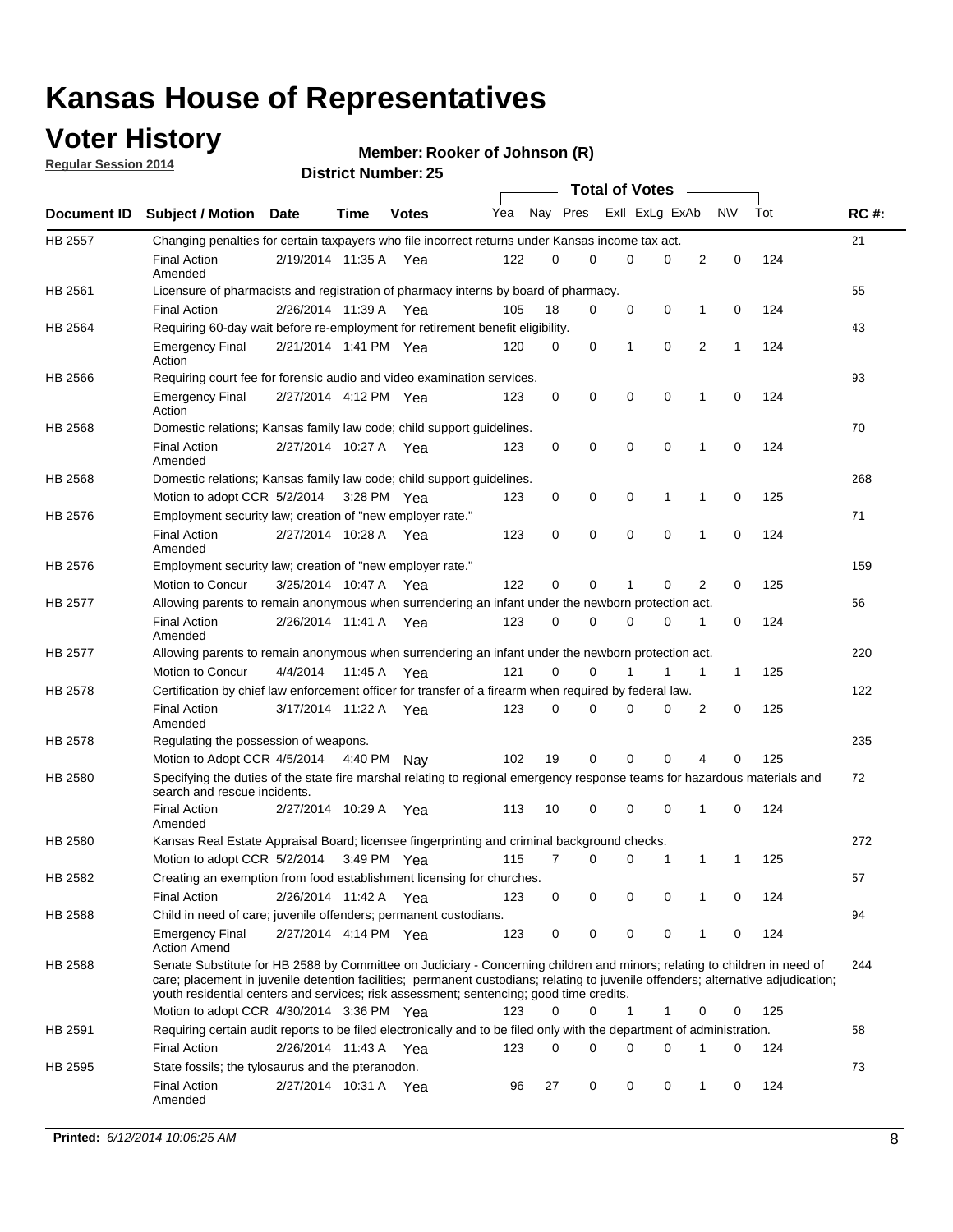### **Voter History**

**Regular Session 2014**

**Member: Rooker of Johnson (R)** 

|             |                                                                                                                                                                                                                                       |                       |             |              |     |                |             | <b>Total of Votes</b> |             |              |          |     |             |
|-------------|---------------------------------------------------------------------------------------------------------------------------------------------------------------------------------------------------------------------------------------|-----------------------|-------------|--------------|-----|----------------|-------------|-----------------------|-------------|--------------|----------|-----|-------------|
| Document ID | <b>Subject / Motion Date</b>                                                                                                                                                                                                          |                       | Time        | <b>Votes</b> | Yea |                | Nay Pres    | Exll ExLg ExAb        |             | <b>NV</b>    |          | Tot | <b>RC#:</b> |
| HB 2596     | Computation of retirement benefits when a state officer or employee is placed on furlough or has reduction in compensation.                                                                                                           |                       |             |              |     |                |             |                       |             |              |          |     | 74          |
|             | <b>Final Action</b>                                                                                                                                                                                                                   | 2/27/2014 10:33 A     |             | Yea          | 123 | 0              | $\Omega$    | 0                     | $\Omega$    |              | 0        | 124 |             |
| HB 2596     | Computation of retirement benefits when a state officer or employee is placed on furlough or has reduction in<br>compensation.                                                                                                        |                       |             |              |     |                |             |                       |             |              |          |     | 246         |
|             | Motion to adopt CCR 4/30/2014 3:45 PM Yea                                                                                                                                                                                             |                       |             |              | 123 | 0              | 0           | 1                     |             | 0            | 0        | 125 |             |
| HB 2597     | Municipal recycling services                                                                                                                                                                                                          |                       |             |              |     |                |             |                       |             |              |          |     | 97          |
|             | <b>Emergency Final</b><br><b>Action Amend</b>                                                                                                                                                                                         | 2/27/2014 4:20 PM Yea |             |              | 105 | 18             | 0           | $\mathbf 0$           | $\mathbf 0$ | 1            | 0        | 124 |             |
| HB 2599     | Authorizing the secretary of state to grant an easement to the unified government of Wyandotte county.                                                                                                                                |                       |             |              |     |                |             |                       |             |              |          |     | 22          |
|             | <b>Final Action</b>                                                                                                                                                                                                                   | 2/19/2014 11:37 A Yea |             |              | 120 | $\overline{2}$ | 0           | $\Omega$              | 0           | 2            | 0        | 124 |             |
| HB 2599     | Authorizing the secretary of state to grant an easement to the unified government of Wyandotte county.                                                                                                                                |                       |             |              |     |                |             |                       |             |              |          |     | 118         |
|             | Motion to Concur                                                                                                                                                                                                                      | 3/14/2014 11:25 A Yea |             |              | 118 | 0              | 0           | $\overline{2}$        | 1           | 4            | 0        | 125 |             |
| HB 2602     | Increasing the percentage of unclassified employees allowed to be employed by KPERS from 25% to 50%.                                                                                                                                  |                       |             |              |     |                |             |                       |             |              |          |     | 44          |
|             | <b>Emergency Final</b><br>Action                                                                                                                                                                                                      | 2/21/2014 1:43 PM Yea |             |              | 107 | 13             | 0           | 1                     | 0           | 2            | 1        | 124 |             |
| HB 2602     | Increasing the percentage of unclassified employees allowed to be employed by KPERS from 25% to 50%.                                                                                                                                  |                       |             |              |     |                |             |                       |             |              |          |     | 195         |
|             | Motion to Concur                                                                                                                                                                                                                      | 4/1/2014              | 10:57 A     | Yea          | 108 | 15             | 0           | 1                     | 0           | 1            | 0        | 125 |             |
| HB 2609     | Practice of pharmacy; filling and refilling of prescriptions.                                                                                                                                                                         |                       |             |              |     |                |             |                       |             |              |          |     | 105         |
|             | <b>Emergency Final</b><br><b>Action Amend</b>                                                                                                                                                                                         | 2/27/2014 4:29 PM Yea |             |              | 123 | 0              | $\mathbf 0$ | $\mathbf 0$           | 0           | $\mathbf{1}$ | 0        | 124 |             |
| HB 2611     | Conduct of dental offices.                                                                                                                                                                                                            |                       |             |              |     |                |             |                       |             |              |          |     | 83          |
|             | <b>Emergency Final</b><br>Action                                                                                                                                                                                                      | 2/27/2014 3:59 PM Yea |             |              | 123 | 0              | $\mathbf 0$ | $\mathbf 0$           | 0           | $\mathbf{1}$ | 0        | 124 |             |
| HB 2612     | Relating to district judge and district magistrate judge vacancies.                                                                                                                                                                   |                       |             |              |     |                |             |                       |             |              |          |     | 75          |
|             | <b>Final Action</b><br>Amended                                                                                                                                                                                                        | 2/27/2014 10:34 A     |             | Yea          | 106 | 17             | $\mathbf 0$ | $\mathbf 0$           | 0           | 1            | $\Omega$ | 124 |             |
| HB 2613     | Relating to the issuance of stillbirth and unborn child's death certificates.                                                                                                                                                         |                       |             |              |     |                |             |                       |             |              |          |     | 103         |
|             | <b>Emergency Final</b><br><b>Action Amend</b>                                                                                                                                                                                         | 2/27/2014 4:27 PM Yea |             |              | 122 | $\mathbf 1$    | 0           | 0                     | 0           | 1            | 0        | 124 |             |
| HB 2615     | Substitute for HB 2615 by Committee on Commerce, Labor and Economic Development - Workers compensation assigned<br>risk pool.                                                                                                         |                       |             |              |     |                |             |                       |             |              |          |     | 185         |
|             | <b>EFA Sub Bill</b><br>Amended                                                                                                                                                                                                        | 3/26/2014 3:42 PM Yea |             |              | 98  | 25             | 0           | 1                     | 0           | 1            | 0        | 125 |             |
| HB 2616     | Secretary of labor; explore agreement to allow state of Kansas to enforce OSHA standards.                                                                                                                                             |                       |             |              |     |                |             |                       |             |              |          |     | 92          |
|             | <b>Emergency Final</b><br>Action                                                                                                                                                                                                      | 2/27/2014 4:11 PM Yea |             |              | 93  | 30             | 0           | 0                     | 0           | 1            | 0        | 124 |             |
| HB 2616     | Senate Substitute for HB 2616 by Committee on Commerce - Secretary of labor directed to study state enforcement of OSHA 261<br>standards.                                                                                             |                       |             |              |     |                |             |                       |             |              |          |     |             |
|             | Motion to Concur                                                                                                                                                                                                                      | 5/2/2014              | 11:47 A Yea |              | 94  | 30             | 0           | $\mathbf 0$           | 1           | 0            | 0        | 125 |             |
| HB 2633     | Substitute for HB 2633 by Committee on Corrections and Juvenile Justice - Juvenile offenders; youth residential centers and<br>services; risk assessment; raising the age for prosecution as an adult; sentencing; good time credits. |                       |             |              |     |                |             |                       |             |              |          |     | 106         |
|             | <b>EFA Sub Bill</b><br>Amended                                                                                                                                                                                                        | 2/27/2014 4:31 PM Yea |             |              | 122 | 1              | 0           | $\mathbf 0$           | 0           | 1            | 0        | 124 |             |
| HB 2636     | Secretary of health and environment and air quality standards.                                                                                                                                                                        |                       |             |              |     |                |             |                       |             |              |          |     | 45          |
|             | <b>Emergency Final</b><br><b>Action Amend</b>                                                                                                                                                                                         | 2/21/2014 1:44 PM Nay |             |              | 89  | 31             | 0           | 1                     | 0           | 2            | 1        | 124 |             |
| HB 2636     | Secretary of health and environment and air quality standards.                                                                                                                                                                        |                       |             |              |     |                |             |                       |             |              |          |     | 212         |
|             | Sub motion to concur 4/3/2014                                                                                                                                                                                                         |                       | 7:20 PM Yea |              | 121 | 3              | 0           | 0                     | 0           | 1            | 0        | 125 |             |
| HB 2642     | Income tax deduction for net gain on the sale of certain horses, cattle or livestock; income tax credit for expenditures to make 131<br>dwelling or facility accessible for persons with a disability.                                |                       |             |              |     |                |             |                       |             |              |          |     |             |
|             | <b>Final Action</b><br>Amended                                                                                                                                                                                                        | 3/20/2014 11:17 A Yea |             |              | 123 | 0              | 0           | 0                     | 1           | 1            | 0        | 125 |             |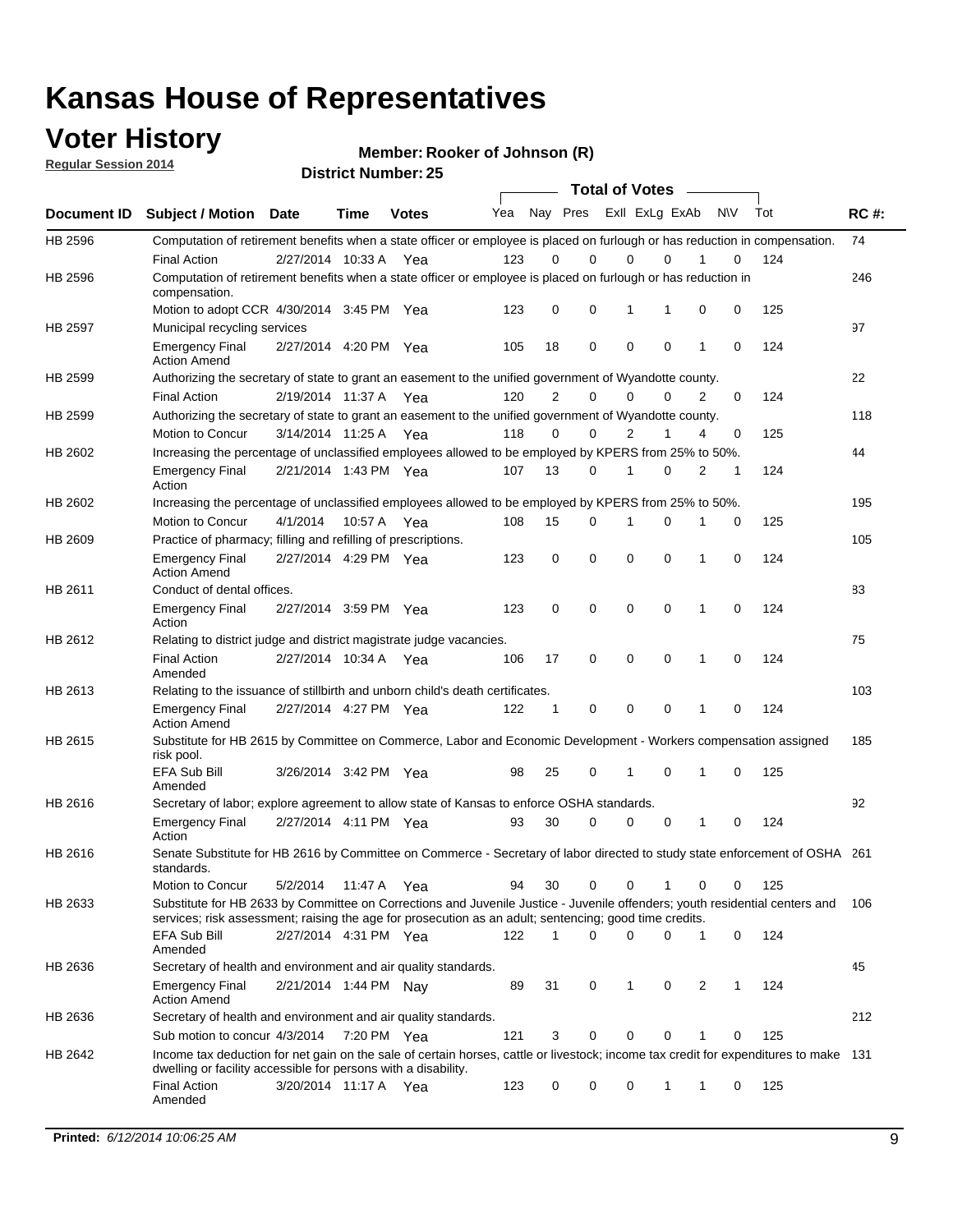#### **Voter History**

| <b>VULGE LIBERTY</b><br><b>Regular Session 2014</b> | Member: Rooker of Johnson (R)<br><b>District Number: 25</b>                                                                                                                                                                                                                                                                                                                                                                   |                       |             |              |                       |          |          |  |                |   |              |             |     |             |
|-----------------------------------------------------|-------------------------------------------------------------------------------------------------------------------------------------------------------------------------------------------------------------------------------------------------------------------------------------------------------------------------------------------------------------------------------------------------------------------------------|-----------------------|-------------|--------------|-----------------------|----------|----------|--|----------------|---|--------------|-------------|-----|-------------|
|                                                     |                                                                                                                                                                                                                                                                                                                                                                                                                               |                       |             |              | <b>Total of Votes</b> |          |          |  |                |   |              |             |     |             |
| Document ID                                         | Subject / Motion Date                                                                                                                                                                                                                                                                                                                                                                                                         |                       | Time        | <b>Votes</b> | Yea                   |          | Nay Pres |  | Exll ExLg ExAb |   |              | <b>NV</b>   | Tot | <b>RC#:</b> |
| HB 2643                                             | Property tax; classification of commercial and industrial machinery and equipment as personal property; reclassification of<br>property upon termination of IRB tax exemption; use of independent appraisers to appraiser certain                                                                                                                                                                                             |                       |             |              |                       |          |          |  |                |   |              |             |     | 164         |
|                                                     | <b>Final Action</b><br>Amended                                                                                                                                                                                                                                                                                                                                                                                                | 3/26/2014 10:56 A     |             | Yea          | 123                   | $\Omega$ | $\Omega$ |  |                | 0 | 1            | 0           | 125 |             |
| HB 2643                                             | Property tax; classification of commercial and industrial machinery and equipment as personal property; reclassification of<br>property upon termination of IRB tax exemption; use of independent appraisers to appraiser certain complex property; motor<br>vehicles, members of military; mortgage registration tax phase out and replacement with fees; county clerk technology fund;<br>county treasurer technology fund. |                       |             |              |                       |          |          |  |                |   |              |             |     | 274         |
|                                                     | Motion to Concur                                                                                                                                                                                                                                                                                                                                                                                                              | 5/2/2014              | 5:12 PM Nay |              | 16                    | 108      | 0        |  | 0              | 0 |              | 0           | 125 |             |
| HB 2643                                             | Property tax; classification of commercial and industrial machinery and equipment as personal property; reclassification of<br>property upon termination of IRB tax exemption; use of independent appraisers to appraiser certain complex property; motor<br>vehicles, members of military; mortgage registration tax phase out and replacement with fees; county clerk technology fund;<br>county treasurer technology fund. |                       |             |              |                       |          |          |  |                |   |              |             |     | 286         |
|                                                     | Motion to adopt CCR 5/3/2014                                                                                                                                                                                                                                                                                                                                                                                                  |                       | 1:53 AM     | Nav          | 70                    | 53       | 0        |  | 0              | 0 | 1            | 1           | 125 |             |
| HB 2648                                             | Property tax exemption for levees.                                                                                                                                                                                                                                                                                                                                                                                            |                       |             |              |                       |          |          |  |                |   |              |             |     | 100         |
|                                                     | <b>Emergency Final</b><br><b>Action Amend</b>                                                                                                                                                                                                                                                                                                                                                                                 | 2/27/2014 4:23 PM Yea |             |              | 100                   | 23       | 0        |  | 0              | 0 | 1            | 0           | 124 |             |
| HB 2651                                             | County law library.                                                                                                                                                                                                                                                                                                                                                                                                           |                       |             |              |                       |          |          |  |                |   |              |             |     | 76          |
|                                                     | <b>Final Action</b><br>Amended                                                                                                                                                                                                                                                                                                                                                                                                | 2/27/2014 10:38 A     |             | Yea          | 82                    | 41       | 0        |  | $\mathbf 0$    | 0 | 1            | $\mathbf 0$ | 124 |             |
| HB 2655                                             | Allowing veterans with PTSD to seek mental health treatment upon certain convictions.                                                                                                                                                                                                                                                                                                                                         |                       |             |              |                       |          |          |  |                |   |              |             |     | 77          |
|                                                     | <b>Final Action</b><br>Amended                                                                                                                                                                                                                                                                                                                                                                                                | 2/27/2014 10:40 A     |             | Yea          | 123                   | 0        | 0        |  | 0              | 0 | 1            | 0           | 124 |             |
| HB 2655                                             | Senate Substitute for HB 2655 by Committee on Judiciary - Allowing veterans with PTSD to seek mental health treatment<br>upon certain convictions; also amending the crimes of interference with law enforcement and giving a false alarm.                                                                                                                                                                                    |                       |             |              |                       |          |          |  |                |   |              |             |     | 224         |
|                                                     | <b>Motion to Concur</b>                                                                                                                                                                                                                                                                                                                                                                                                       | 4/4/2014              | 5:42 PM Yea |              | 122                   | $\Omega$ | 0        |  | $\Omega$       | 1 | 2            | 0           | 125 |             |
| HB 2656                                             | Authorizing the state of Kansas to pay the death gratuity benefit to the designated survivor of a Kansas service member during 48<br>a federal government shutdown and providing for reimbursement to the state                                                                                                                                                                                                               |                       |             |              |                       |          |          |  |                |   |              |             |     |             |
|                                                     | <b>Final Action</b>                                                                                                                                                                                                                                                                                                                                                                                                           | 2/26/2014 11:27 A Yea |             |              | 123                   | 0        | 0        |  | 0              | 0 |              | 0           | 124 |             |
| HB 2661                                             | Substitute for HB 2661 by Committee on Energy and Environment - Siting of electric transmission lines; notice and hearing<br>requirements.                                                                                                                                                                                                                                                                                    |                       |             |              |                       |          |          |  |                |   |              |             |     | 181         |
|                                                     | <b>EFA Sub Bill</b>                                                                                                                                                                                                                                                                                                                                                                                                           | 3/26/2014 3:37 PM     |             | Yea          | 119                   | 4        | 0        |  | 1              | 0 | 1            | 0           | 125 |             |
| HB 2662                                             | Expungment of driving under the influence convictions.<br><b>Final Action</b>                                                                                                                                                                                                                                                                                                                                                 | 3/14/2014 11:22 A     |             | Yea          | 87                    | 31       | 0        |  | $\overline{2}$ | 1 | 4            | $\mathbf 0$ | 125 | 116         |
| HB 2668                                             | Amended                                                                                                                                                                                                                                                                                                                                                                                                                       |                       |             |              |                       |          |          |  |                |   |              |             |     | 34          |
|                                                     | Health insurance for qualified professional associations.<br><b>Final Action</b><br>Amended                                                                                                                                                                                                                                                                                                                                   | 2/21/2014 11:21 A     |             | Yea          | 114                   | 7        | 0        |  | 1              | 0 | 2            | 0           | 124 |             |
| HB 2668                                             | Predetermination of health insurance benefits                                                                                                                                                                                                                                                                                                                                                                                 |                       |             |              |                       |          |          |  |                |   |              |             |     | 262         |
|                                                     | Motion to Concur                                                                                                                                                                                                                                                                                                                                                                                                              | 5/2/2014              | 12:05 P     | Yea          | 97                    | 27       | 0        |  | 0              | 1 | 0            | 0           | 125 |             |
| HB 2669                                             | State civil service board; transferred from the department of administration to the office of administrative hearings.                                                                                                                                                                                                                                                                                                        |                       |             |              |                       |          |          |  |                |   |              |             |     | 87          |
|                                                     | <b>Emergency Final</b><br>Action                                                                                                                                                                                                                                                                                                                                                                                              | 2/27/2014 4:05 PM Yea |             |              | 110                   | 13       | 0        |  | $\mathbf 0$    | 0 | 1            | 0           | 124 |             |
| HB 2673                                             | Kansas healing arts act; physician assistant licensure act.                                                                                                                                                                                                                                                                                                                                                                   |                       |             |              |                       |          |          |  |                |   |              |             |     | 91          |
|                                                     | <b>Emergency Final</b><br><b>Action Amend</b>                                                                                                                                                                                                                                                                                                                                                                                 | 2/27/2014 4:10 PM Yea |             |              | 105                   | 18       | 0        |  | 0              | 0 | 1            | 0           | 124 |             |
| HB 2673                                             | Board of healing arts functions and duties, physician assistants licensure act and podiatry act.                                                                                                                                                                                                                                                                                                                              |                       |             |              |                       |          |          |  |                |   |              |             |     | 270         |
|                                                     | Motion to adopt CCR 5/2/2014 3:39 PM Yea                                                                                                                                                                                                                                                                                                                                                                                      |                       |             |              | 111                   | 11       | 0        |  | 0              | 1 | 1            | 1           | 125 |             |
| HB 2675                                             | Relating to procurement negotiating committees; certified businesses.                                                                                                                                                                                                                                                                                                                                                         |                       |             |              |                       |          |          |  |                |   |              |             |     | 165         |
|                                                     | <b>Final Action</b><br>Amended                                                                                                                                                                                                                                                                                                                                                                                                | 3/26/2014 10:57 A Yea |             |              | 123                   | 0        | 0        |  | $\mathbf{1}$   | 0 | $\mathbf{1}$ | 0           | 125 |             |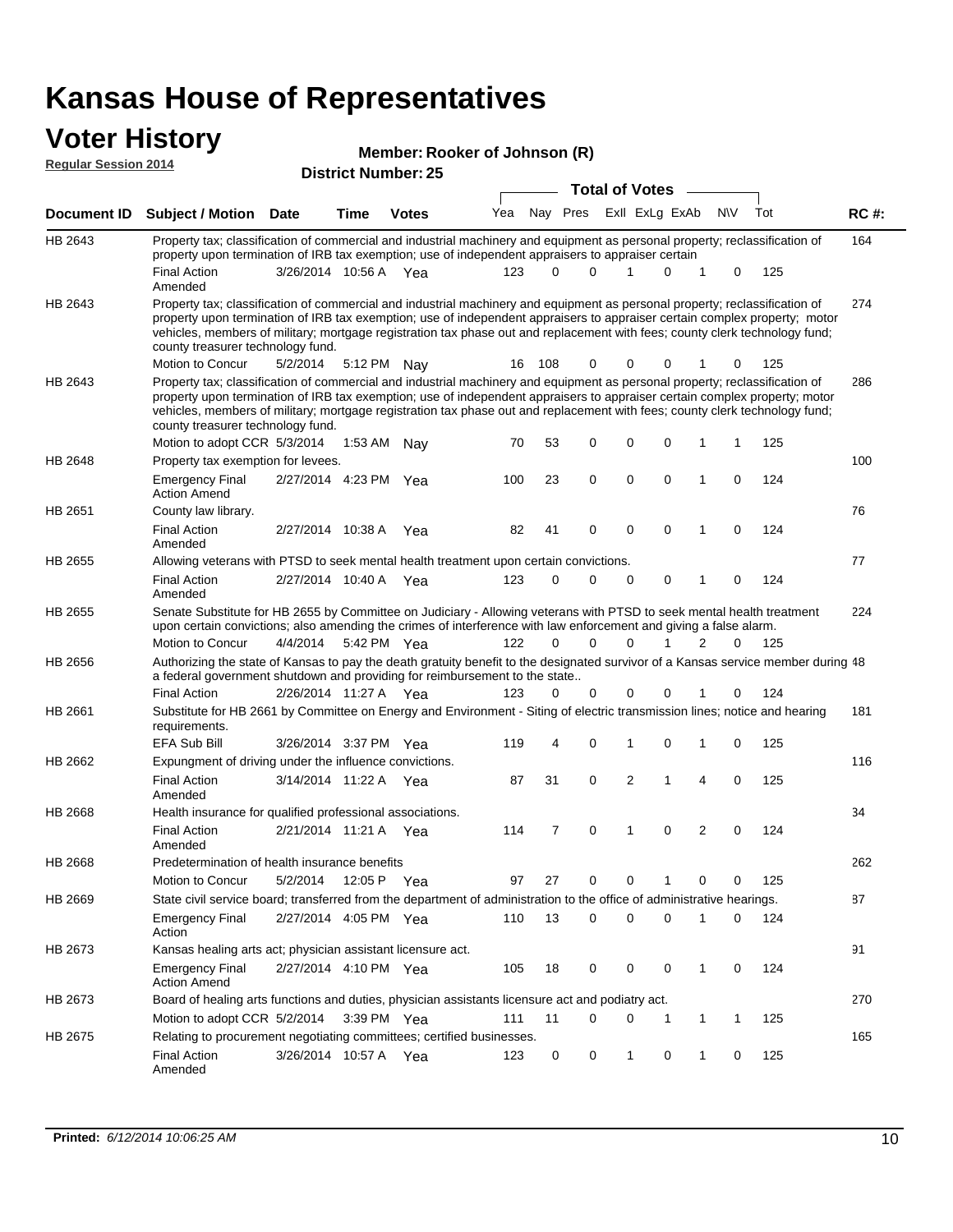#### **Voter History Member: Regular Session 2014**

| I y |  |  |  | Member: Rooker of Johnson (R) |  |
|-----|--|--|--|-------------------------------|--|
|     |  |  |  |                               |  |

| noguidi ocoololi 4014 |                                                                                                                                                                                                                                                                                               |                                                                                                                    |                       | <b>District Number: 25</b> |     |    |          |                         |              |   |              |     |             |
|-----------------------|-----------------------------------------------------------------------------------------------------------------------------------------------------------------------------------------------------------------------------------------------------------------------------------------------|--------------------------------------------------------------------------------------------------------------------|-----------------------|----------------------------|-----|----|----------|-------------------------|--------------|---|--------------|-----|-------------|
|                       |                                                                                                                                                                                                                                                                                               |                                                                                                                    |                       |                            |     |    |          | <b>Total of Votes</b>   |              |   |              |     |             |
| Document ID           | Subject / Motion Date                                                                                                                                                                                                                                                                         |                                                                                                                    | <b>Time</b>           | <b>Votes</b>               | Yea |    |          | Nay Pres ExII ExLg ExAb |              |   | N\V          | Tot | <b>RC#:</b> |
| HB 2681               | Substitute for HB2681 by Committee on Veterans, Military, and Homeland Security--Abolishing the Kansas commission on<br>veterans affairs; creating the Kansas commission on veterans affairs office within the executive branch of government.<br>Final Action Sub Bill 3/20/2014 11:18 A Yea |                                                                                                                    |                       |                            | 123 | 0  | $\Omega$ | $\Omega$                | 1            | 1 | $\Omega$     | 125 | 132         |
| HB 2681               | Substitute for HB2681 by Committee on Veterans, Military, and Homeland Security - Abolishing the Kansas commission on<br>veterans affairs; creating the Kansas commission on veterans affairs office within the executive branch of government.                                               |                                                                                                                    |                       |                            |     |    |          |                         |              |   |              |     | 219         |
|                       | Motion to Concur                                                                                                                                                                                                                                                                              | 4/4/2014                                                                                                           | 11:41 A               | Yea                        | 122 | 0  | 0        | $\mathbf{1}$            | 1            | 1 | 0            | 125 |             |
| HB 2684               | Allocating moneys from driver's license fees to the judicial branch nonjudicial salary adjustment fund.                                                                                                                                                                                       |                                                                                                                    |                       |                            |     |    |          |                         |              |   |              |     | 78          |
|                       | <b>Final Action</b>                                                                                                                                                                                                                                                                           | 2/27/2014 10:41 A Yea                                                                                              |                       |                            | 93  | 30 | 0        | 0                       | 0            | 1 | $\mathbf 0$  | 124 |             |
| HB 2687               | Unclaimed property act and hearings.                                                                                                                                                                                                                                                          |                                                                                                                    |                       |                            |     |    |          |                         |              |   |              |     | 59          |
|                       | <b>Final Action</b>                                                                                                                                                                                                                                                                           |                                                                                                                    | 2/26/2014 11:44 A     | Yea                        | 119 | 4  | 0        | 0                       | $\mathbf 0$  | 1 | 0            | 124 |             |
| HB 2687               |                                                                                                                                                                                                                                                                                               | 251<br>Unclaimed property act and hearings.<br>0<br>0<br>125<br>5/1/2014<br>1:56 PM Yea<br>125<br>0<br>0<br>0<br>0 |                       |                            |     |    |          |                         |              |   |              |     |             |
|                       | Motion to Concur                                                                                                                                                                                                                                                                              |                                                                                                                    |                       |                            |     |    |          |                         |              |   |              |     |             |
| HB 2689               | Amending which convictions are counted for driving while license canceled, suspended or revoked.                                                                                                                                                                                              |                                                                                                                    |                       |                            |     |    |          |                         |              |   |              |     | 231         |
|                       | <b>Final Action</b><br>Amended                                                                                                                                                                                                                                                                | 4/5/2014                                                                                                           | 10:23 A               | Yea                        | 121 | 0  | 0        | 0                       | 0            | 4 | 0            | 125 |             |
| HB 2693               | Providing for testing by community colleges for commercial driver's licenses and allowing temporary commercial driver's<br>license holders the ability to drive class A commercial vehicles.                                                                                                  |                                                                                                                    |                       |                            |     |    |          |                         |              |   |              |     | 104         |
|                       | <b>Emergency Final</b><br><b>Action Amend</b>                                                                                                                                                                                                                                                 | 2/27/2014 4:28 PM Yea                                                                                              |                       |                            | 123 | 0  | $\Omega$ | 0                       | 0            | 1 | 0            | 124 |             |
| HB 2693               | Senate Substitute for HB 2693 by Committee on Transportation - Providing for testing by community colleges for commercial 255<br>driver's licenses; entities serving as driver's licenses examiners.                                                                                          |                                                                                                                    |                       |                            |     |    |          |                         |              |   |              |     |             |
|                       | Motion to adopt CCR 5/1/2014 4:42 PM Yea                                                                                                                                                                                                                                                      |                                                                                                                    |                       |                            | 125 | 0  | 0        | 0                       | 0            | 0 | 0            | 125 |             |
| HB 2715               | Farm machinery and equipment annual highway permits, commercial drivers' license.                                                                                                                                                                                                             |                                                                                                                    |                       |                            |     |    |          |                         |              |   |              |     | 98          |
|                       | <b>Emergency Final</b><br><b>Action Amend</b>                                                                                                                                                                                                                                                 | 2/27/2014 4:21 PM Yea                                                                                              |                       |                            | 123 | 0  | 0        | 0                       | 0            | 1 | 0            | 124 |             |
| HB 2717               | Registration of operators of assisted living, residential health care, home plus or adult day care facilities.                                                                                                                                                                                |                                                                                                                    |                       |                            |     |    |          |                         |              |   |              |     | 175         |
|                       | <b>Emergency Final</b><br><b>Action Amend</b>                                                                                                                                                                                                                                                 | 3/26/2014 3:29 PM Yea                                                                                              |                       |                            | 114 | 9  | 0        | 1                       | 0            | 1 | 0            | 125 |             |
| HB 2721               | Substitute for Substitute for HB 2721 by Committee on Commerce, Labor and Economic Development †Enacting the<br>business entity standard treatment act.                                                                                                                                       |                                                                                                                    |                       |                            |     |    |          |                         |              |   |              |     | 117         |
|                       | Final Action Sub Bill 3/14/2014 11:23 A Yea                                                                                                                                                                                                                                                   |                                                                                                                    |                       |                            | 118 | 0  | 0        | 2                       |              |   | 0            | 125 |             |
| HB 2721               | Substitute for Substitute for HB 2721 by Committee on Commerce, Labor and Economic Development - Enacting the business 273<br>entity standard treatment act.                                                                                                                                  |                                                                                                                    |                       |                            |     |    |          |                         |              |   |              |     |             |
|                       | Motion to Concur                                                                                                                                                                                                                                                                              | 5/2/2014                                                                                                           |                       | 3:59 PM Yea                | 122 | 0  | 0        | 0                       | 1            | 1 | 1            | 125 |             |
| HB 2724               | Uniform commercial driver's license act; definition of tank vehicle.                                                                                                                                                                                                                          |                                                                                                                    |                       |                            |     |    |          |                         |              |   |              |     | 99          |
|                       | <b>Emergency Final</b><br>Action                                                                                                                                                                                                                                                              | 2/27/2014 4:22 PM Yea                                                                                              |                       |                            | 122 | 1  | 0        | 0                       | 0            | 1 | 0            | 124 |             |
| HB 2727               | Expiration of license plates and placards for individuals with disability.                                                                                                                                                                                                                    |                                                                                                                    |                       |                            |     |    |          |                         |              |   |              |     | 88          |
|                       | <b>Emergency Final</b><br>Action                                                                                                                                                                                                                                                              | 2/27/2014 4:06 PM Yea                                                                                              |                       |                            | 123 | 0  | 0        | 0                       | 0            | 1 | 0            | 124 |             |
| HB 2728               | Permits for the operation of salvage vehicles no longer required to be prepared in triplicate.                                                                                                                                                                                                |                                                                                                                    |                       |                            |     |    |          |                         |              |   |              |     | 89          |
|                       | <b>Emergency Final</b><br>Action                                                                                                                                                                                                                                                              | 2/27/2014 4:07 PM Yea                                                                                              |                       |                            | 122 | 1  | 0        | 0                       | 0            | 1 | 0            | 124 |             |
| HB 2728               | Permits for the operation of salvage vehicles no longer required to be prepared in triplicate.                                                                                                                                                                                                |                                                                                                                    |                       |                            |     |    |          |                         |              |   |              |     | 192         |
|                       | Motion to Concur                                                                                                                                                                                                                                                                              |                                                                                                                    | 3/31/2014 11:43 A Yea |                            | 122 | 0  | 0        | 1                       | 0            | 2 | 0            | 125 |             |
| HB 2732               | Sales tax authority for Rooks county for constructing or remodeling a jail facility.                                                                                                                                                                                                          |                                                                                                                    |                       |                            |     |    |          |                         |              |   |              |     | 232         |
|                       | <b>Final Action</b>                                                                                                                                                                                                                                                                           | 4/5/2014                                                                                                           |                       | 10:24 A Yea                | 121 | 0  | 0        | 0                       | 0            | 4 | 0            | 125 |             |
| HB 2744               | Insurance; coverage for autism spectrum disorder.                                                                                                                                                                                                                                             |                                                                                                                    |                       |                            |     |    |          |                         |              |   |              |     | 137         |
|                       | <b>Final Action</b>                                                                                                                                                                                                                                                                           | 3/21/2014 10:14 A Yea                                                                                              |                       |                            | 114 | 3  | 0        | 0                       | $\mathbf{1}$ | 6 | $\mathbf{1}$ | 125 |             |
|                       | Amended                                                                                                                                                                                                                                                                                       |                                                                                                                    |                       |                            |     |    |          |                         |              |   |              |     |             |
| HB 2745               | Tax lien on property voluntarily transferred.                                                                                                                                                                                                                                                 |                                                                                                                    |                       |                            |     |    |          |                         |              |   |              |     | 166         |
|                       | <b>Final Action</b>                                                                                                                                                                                                                                                                           |                                                                                                                    | 3/26/2014 10:58 A     | Yea                        | 123 | 0  | 0        | 1                       | 0            | 1 | 0            | 125 |             |
|                       | Printed: 6/12/2014 10:06:25 AM                                                                                                                                                                                                                                                                |                                                                                                                    |                       |                            |     |    |          |                         |              |   |              |     | 11          |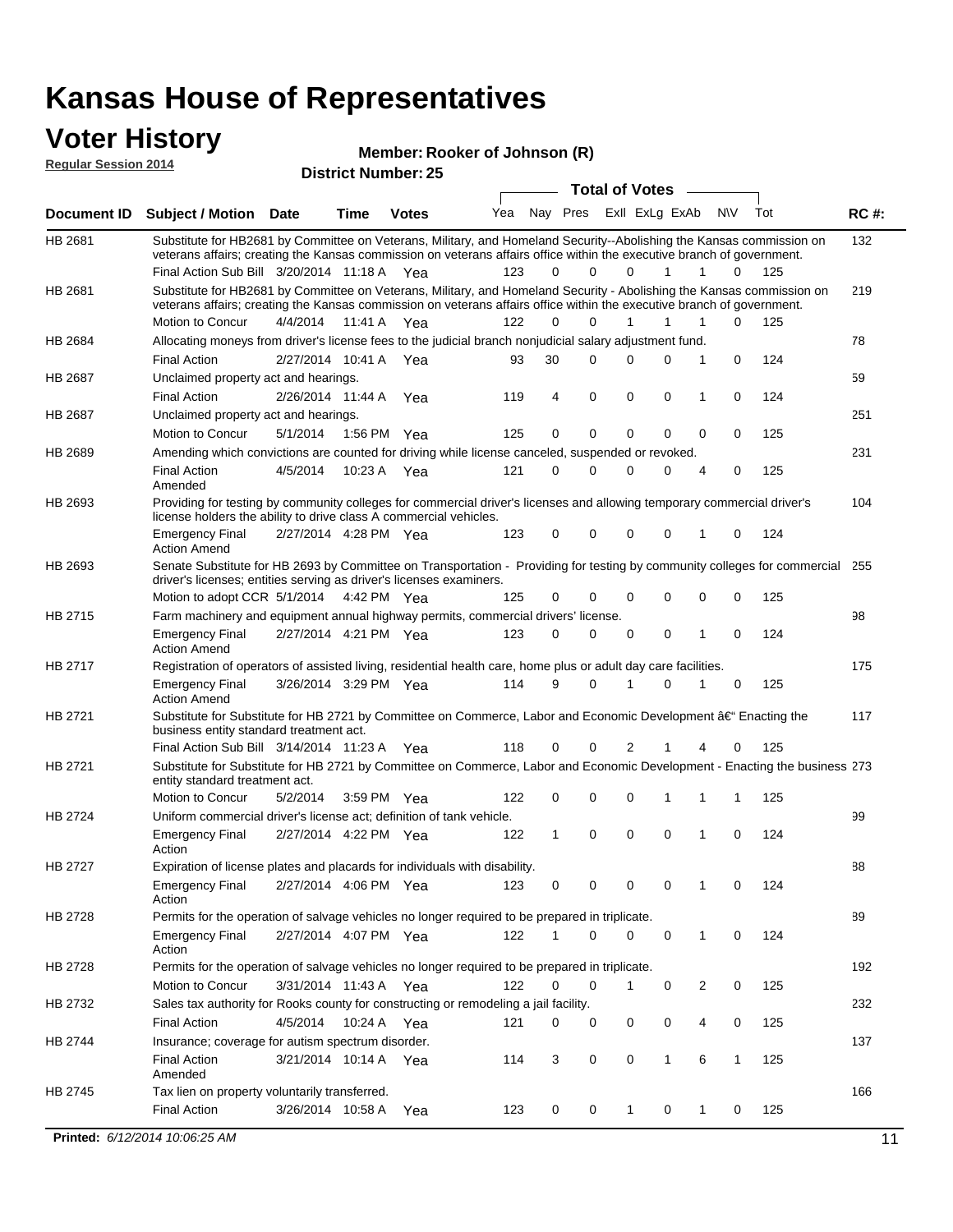### **Voter History**

**Regular Session 2014**

#### **Member: Rooker of Johnson (R)**

|                 |                                                                                                                                                                                                                                                      | <b>Total of Votes</b> |             |              |     |             |          |                |             |                |             |     |             |
|-----------------|------------------------------------------------------------------------------------------------------------------------------------------------------------------------------------------------------------------------------------------------------|-----------------------|-------------|--------------|-----|-------------|----------|----------------|-------------|----------------|-------------|-----|-------------|
| Document ID     | <b>Subject / Motion Date</b>                                                                                                                                                                                                                         |                       | Time        | <b>Votes</b> | Yea | Nay Pres    |          | Exll ExLg ExAb |             |                | <b>NV</b>   | Tot | <b>RC#:</b> |
| HB 2755         | Repealing the sunset on the Kansas taxpayer transparency act.                                                                                                                                                                                        |                       |             |              |     |             |          |                |             |                |             |     | 140         |
|                 | <b>Final Action</b>                                                                                                                                                                                                                                  | 3/24/2014 10:13 A     |             | Yea          | 122 | 0           | 0        | 0              | 0           | 3              | $\mathbf 0$ | 125 |             |
| HB 2767         | State child death review board.                                                                                                                                                                                                                      |                       |             |              |     |             |          |                |             |                |             |     | 167         |
|                 | <b>Final Action</b><br>Amended                                                                                                                                                                                                                       | 3/26/2014 10:59 A     |             | Yea          | 123 | 0           | 0        | 1              | 0           | 1              | 0           | 125 |             |
| <b>HCR 5029</b> | Urging the Kansas bureau of investigation to establish a blue alert system for the state of Kansas.                                                                                                                                                  |                       |             |              |     |             |          |                |             |                |             |     | 95          |
|                 | <b>Emergency Final</b><br><b>Action Amend</b>                                                                                                                                                                                                        | 2/27/2014 4:15 PM Yea |             |              | 121 | 2           | 0        | 0              | 0           | 1              | 0           | 124 |             |
| <b>HCR 5031</b> | Urging Congress to provide for the prompt payment of disability compensation to U.S. Veterans.                                                                                                                                                       |                       |             |              |     |             |          |                |             |                |             |     | 125         |
|                 | <b>Final Action</b>                                                                                                                                                                                                                                  | 3/19/2014 11:21 A Yea |             |              | 122 | $\Omega$    | $\Omega$ | 0              | 1           | 2              | 0           | 125 |             |
| HR 6049         | Resolution encouraging the creation of a Kansas plan for comprehensive treatment of chronic obstruction pulmonary<br>disease.                                                                                                                        |                       |             |              |     |             |          |                |             |                |             |     | 109         |
|                 | <b>Emergency Final</b><br><b>Action Amend</b>                                                                                                                                                                                                        | 3/6/2014              | 11:24 A     | Yea          | 120 | $\mathbf 0$ | 0        | 2              | 1           | $\overline{2}$ | $\mathbf 0$ | 125 |             |
| HR 6063         | Urging the President to extend the qualifications for the Women's Army Corps Service Medal.                                                                                                                                                          |                       |             |              |     |             |          |                |             |                |             |     | 143         |
|                 | <b>Final Action</b>                                                                                                                                                                                                                                  | 3/25/2014 10:11 A Yea |             |              | 123 | 0           | $\Omega$ | 1              | $\Omega$    | 1              | 0           | 125 |             |
| <b>SB 40</b>    | House Substitute for SB 40 by Committee on Corrections and Juvenile Justice $\hat{a}\in$ Secretary of corrections; including juvenile 123<br>offenders in the prison made goods act; authorizing use of correctional industries funds for payment of |                       |             |              |     |             |          |                |             |                |             |     |             |
|                 | Final Action Sub Bill 3/17/2014 11:23 A Yea                                                                                                                                                                                                          |                       |             |              | 123 | 0           | 0        | 0              | 0           | 2              | 0           | 125 |             |
| SB 54           | Medical assistance recovery program; rules and regulations.                                                                                                                                                                                          |                       |             |              |     |             |          |                |             |                |             |     | 174         |
|                 | <b>Emergency Final</b><br><b>Action Amend</b>                                                                                                                                                                                                        | 3/26/2014 3:28 PM Yea |             |              | 95  | 28          | 0        | 1              | 0           | 1              | $\mathbf 0$ | 125 |             |
| SB 54           | Amendments to statutes regulating abortions.                                                                                                                                                                                                         |                       |             |              |     |             |          |                |             |                |             |     | 214         |
|                 | Motion to Adopt CCR 4/4/2014                                                                                                                                                                                                                         |                       | 9:59 AM Yea |              | 112 | 11          | 0        |                | $\mathbf 0$ | 1              | $\mathbf 0$ | 125 |             |
| SB 63           | State use law; purchases by municipalities; committee sunset date and chairperson selection.                                                                                                                                                         |                       |             |              |     |             |          |                |             |                |             |     | 280         |
|                 | Motion to adopt CCR 5/2/2014                                                                                                                                                                                                                         |                       | 8:52 PM Yea |              | 124 | $\mathbf 0$ | 0        | 0              | 0           | 1              | $\mathbf 0$ | 125 |             |
| SB 99           | Lobbyists defined.                                                                                                                                                                                                                                   |                       |             |              |     |             |          |                |             |                |             |     | 184         |
|                 | <b>Emergency Final</b><br>Action                                                                                                                                                                                                                     | 3/26/2014 3:41 PM Yea |             |              | 117 | 6           | 0        | 1              | 0           | 1              | $\mathbf 0$ | 125 |             |
| SB 147          | House Substitute for SB 147 by Committee on Agriculture and Natural Resources †Amending the powers and duties of the 133<br>Kansas department of agriculture division of conservation and the state conservation commission.                         |                       |             |              |     |             |          |                |             |                |             |     |             |
|                 | Final Action Sub Bill 3/20/2014 11:19 A Yea<br>Amended                                                                                                                                                                                               |                       |             |              | 123 | $\Omega$    | $\Omega$ | 0              | 1           | 1              | 0           | 125 |             |
| <b>SB 218</b>   | House Substitute for SB 218 by Committee on Appropriations-Education; relating to the financing and instruction thereof;                                                                                                                             |                       |             |              |     |             |          |                |             |                |             |     | 226         |
|                 | making and concerning appropriations for the fiscal years ending June 30, 2014, and June 30, 2015, for certain agencies.<br>Final Action Sub Bill 4/4/2014 6:17 PM Yea                                                                               |                       |             |              | 91  | 31          | $\Omega$ | $\Omega$       | 1           | 2              | $\Omega$    | 125 |             |
|                 | Amended                                                                                                                                                                                                                                              |                       |             |              |     |             |          |                |             |                |             |     |             |
| <b>SB 218</b>   | House Substitute for SB 218 by Committee on Appropriations-Education; relating to the financing and instruction thereof;                                                                                                                             |                       |             |              |     |             |          |                |             |                |             |     | 237         |
|                 | making and concerning appropriations for the fiscal years ending June 30, 2014, and June 30, 2015, for certain agencies.                                                                                                                             |                       |             |              |     |             |          |                |             |                |             |     |             |
|                 | Sub Motion to Adopt 4/6/2014 12:51 A Nay<br><b>CCR</b>                                                                                                                                                                                               |                       |             |              | 55  | 67          | 0        | 0              | 0           | 3              | 0           | 125 |             |
| SB 231          | House Substitute for SB 231 †Concerning valuation and appeals; renaming the state court of tax appeals; timing of<br>decisions.                                                                                                                      |                       |             |              |     |             |          |                |             |                |             |     | 134         |
|                 | Final Action Sub Bill 3/20/2014 11:21 A Yea                                                                                                                                                                                                          |                       |             |              | 123 | 0           | 0        | 0              | 1           | 1              | 0           | 125 |             |
|                 | Amended                                                                                                                                                                                                                                              |                       |             |              |     |             |          |                |             |                |             |     |             |
| SB 231          | House Substitute for SB 231 - Concerning valuation and appeals; renaming the state court of tax appeals; timing of<br>decisions                                                                                                                      |                       |             |              |     |             |          |                |             |                |             |     | 281         |
|                 | Motion to Adopt CCR 5/2/2014 8:56 PM Yea                                                                                                                                                                                                             |                       |             |              | 124 | 0           | 0        | 0              | 0           | 1              | 0           | 125 |             |
| SB 245          | House Substitute for SB 245 by Committee on Appropriations - Appropriations for FY 2014, FY 2015, and FY 2016 for the<br>department of corrections; capital improvement projects.                                                                    |                       |             |              |     |             |          |                |             |                |             |     | 13          |
|                 | Final Action Sub Bill 2/13/2014 11:34 A<br>Amended                                                                                                                                                                                                   |                       |             | Nav          | 79  | 41          | 0        | 3              | 0           | 1              | 0           | 124 |             |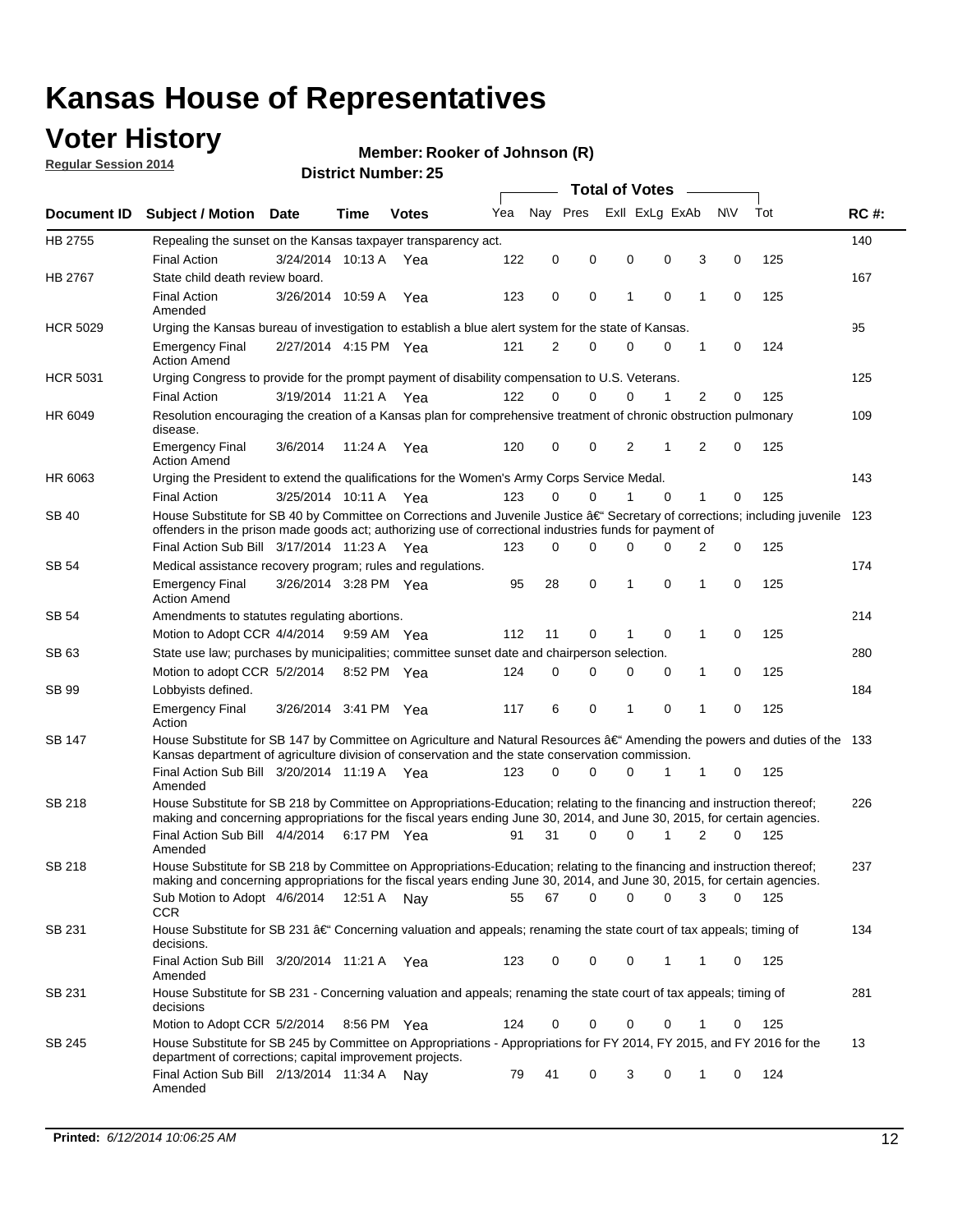### **Voter History**

#### **Member: Rooker of Johnson (R)**

**Regular Session 2014**

|               |                                                                                                                                                                                                                                                                                                                                                                                                                                                                                                                                                                                                                                                                                                                                                                                                               |                       |             |                       |     |    | <b>Total of Votes</b>       |              |   |             |     |     |             |
|---------------|---------------------------------------------------------------------------------------------------------------------------------------------------------------------------------------------------------------------------------------------------------------------------------------------------------------------------------------------------------------------------------------------------------------------------------------------------------------------------------------------------------------------------------------------------------------------------------------------------------------------------------------------------------------------------------------------------------------------------------------------------------------------------------------------------------------|-----------------------|-------------|-----------------------|-----|----|-----------------------------|--------------|---|-------------|-----|-----|-------------|
| Document ID   | <b>Subject / Motion Date</b>                                                                                                                                                                                                                                                                                                                                                                                                                                                                                                                                                                                                                                                                                                                                                                                  |                       | <b>Time</b> | <b>Votes</b>          |     |    | Yea Nay Pres ExII ExLg ExAb |              |   |             | N\V | Tot | <b>RC#:</b> |
| <b>SB 245</b> | House Substitute for SB 245 by Committee on Appropriations - Education funding; relating to mineral production; creating the<br>mineral production education fund, crediting 20% of remainder from oil and gas tax into such fund, moneys expended on<br>education; abolishing the oil and gas valuation depletion trust fund; allowing the counties to retain funds already in such<br>county's oil and gas valuation depletion trust fund; concerning school financing sources; proceeds from the tax levied by a<br>school district under authority of K.S.A. 2013 Supp. 72-6431, remitted to the state treasury to the credit of the state school<br>district finance fund not to the district's general fund; making and concerning appropriations for fiscal year 2017.<br>Motion to adopt CCR 5/1/2014 |                       |             | 5:06 PM Nay           | 88  | 37 | $\Omega$                    | $\Omega$     | 0 | 0           | 0   | 125 | 258         |
| SB 248        | Victim notification prior to release of certain inmates.                                                                                                                                                                                                                                                                                                                                                                                                                                                                                                                                                                                                                                                                                                                                                      |                       |             |                       |     |    |                             |              |   |             |     |     | 119         |
|               | <b>Final Action</b>                                                                                                                                                                                                                                                                                                                                                                                                                                                                                                                                                                                                                                                                                                                                                                                           | 3/17/2014 11:18 A     |             | Yea                   | 122 | 0  | 0                           | 0            | 0 | 2           | 1   | 125 |             |
| SB 254        | Medical assistance recovery program; rules and regulations.                                                                                                                                                                                                                                                                                                                                                                                                                                                                                                                                                                                                                                                                                                                                                   |                       |             |                       |     |    |                             |              |   |             |     |     | 179         |
|               | <b>Emergency Final</b><br>Action                                                                                                                                                                                                                                                                                                                                                                                                                                                                                                                                                                                                                                                                                                                                                                              | 3/26/2014 3:34 PM Yea |             |                       | 123 | 0  | $\mathbf 0$                 | $\mathbf{1}$ | 0 | 1           | 0   | 125 |             |
| SB 256        | Attorney general; costs in criminal appeals.                                                                                                                                                                                                                                                                                                                                                                                                                                                                                                                                                                                                                                                                                                                                                                  |                       |             |                       |     |    |                             |              |   |             |     |     | 147         |
|               | <b>Final Action</b><br>Amended                                                                                                                                                                                                                                                                                                                                                                                                                                                                                                                                                                                                                                                                                                                                                                                | 3/25/2014 10:16 A     |             | Yea                   | 119 | 4  | 0                           | 1            | 0 |             | 0   | 125 |             |
| SB 256        | Amending the crime of mistreatment of a dependent adult; creating the crime of mistreatment of an elder person; amending<br>the crime of unlawful sexual relations; amending provisions relating to appearance bonds and surety regulation; amending<br>violations of the Kansas racketeer influenced and corrupt organization act; also concerning the attorney general, costs in<br>criminal appeals.                                                                                                                                                                                                                                                                                                                                                                                                       |                       |             |                       |     |    |                             |              |   |             |     |     | 236         |
|               | Motion to Adopt CCR 4/5/2014                                                                                                                                                                                                                                                                                                                                                                                                                                                                                                                                                                                                                                                                                                                                                                                  |                       | 6:52 PM Yea |                       | 118 | 4  | 0                           | 0            | 0 | 3           | 0   | 125 |             |
| SB 258        | Amending the juvenile statute of limitations to match adult time limitations for sex crimes.<br><b>Final Action</b><br>Amended                                                                                                                                                                                                                                                                                                                                                                                                                                                                                                                                                                                                                                                                                | 3/20/2014 11:21 A Yea |             |                       | 123 | 0  | 0                           | 0            | 1 | 1           | 0   | 125 | 135         |
| SB 258        | Relating to issuance of certificates of birth resulting in stillbirth.                                                                                                                                                                                                                                                                                                                                                                                                                                                                                                                                                                                                                                                                                                                                        |                       |             |                       |     |    |                             |              |   |             |     |     | 259         |
|               | Motion to Adopt CCR 5/1/2014                                                                                                                                                                                                                                                                                                                                                                                                                                                                                                                                                                                                                                                                                                                                                                                  |                       | 5:12 PM Yea |                       | 121 | 4  | 0                           | 0            | 0 | $\mathbf 0$ | 0   | 125 |             |
| SB 263        | Establishing the military funeral honors fund under the adjutant general's office.                                                                                                                                                                                                                                                                                                                                                                                                                                                                                                                                                                                                                                                                                                                            |                       |             |                       |     |    |                             |              |   |             |     |     | 148         |
|               | <b>Final Action</b><br>Amended                                                                                                                                                                                                                                                                                                                                                                                                                                                                                                                                                                                                                                                                                                                                                                                | 3/25/2014 10:17 A Yea |             |                       | 123 | 0  | 0                           | 1            | 0 | 1           | 0   | 125 |             |
| SB 263        | Veterans and military matters; military honors fund; death gratuity; disabled veterans preference, state jobs and contracts;<br>schools on military reservations, funding.                                                                                                                                                                                                                                                                                                                                                                                                                                                                                                                                                                                                                                    |                       |             |                       |     |    |                             |              |   |             |     |     | 256         |
|               | Motion to adopt CCR 5/1/2014 4:47 PM Yea                                                                                                                                                                                                                                                                                                                                                                                                                                                                                                                                                                                                                                                                                                                                                                      |                       |             |                       | 124 | 0  | 0                           | 0            | 0 | 0           | 1   | 125 |             |
| SB 265        | Income definition for Homestead Refund eligibility.                                                                                                                                                                                                                                                                                                                                                                                                                                                                                                                                                                                                                                                                                                                                                           |                       |             |                       |     |    |                             |              |   |             |     |     | 113         |
|               | <b>Final Action</b><br>Amended                                                                                                                                                                                                                                                                                                                                                                                                                                                                                                                                                                                                                                                                                                                                                                                | 3/13/2014 11:23 A Yea |             |                       | 121 | 0  | 0                           | 1            | 1 | 2           | 0   | 125 |             |
| SB 265        | Definition of income for homestead refund and SAFESR eligibility; income tax credits for adoption expenses and expenses to<br>make dwelling or facility accessible to persons with a disability; income tax deductions, self-employment taxes, expenses<br>related to organ donations, net gain on the sale of certain livestock; withholding, non-resident pass-through entity income;<br>Kansas taxpayer transparency act, sunset; sales tax exemptions.                                                                                                                                                                                                                                                                                                                                                    |                       |             |                       |     |    |                             |              |   |             |     |     | 227         |
|               | Motion to Adopt CCR 4/4/2014 6:29 PM Yea                                                                                                                                                                                                                                                                                                                                                                                                                                                                                                                                                                                                                                                                                                                                                                      |                       |             |                       | 122 | 0  | 0                           | 0            | 1 | 2           | 0   | 125 |             |
| SB 266        | Mineral severance tax return file date.                                                                                                                                                                                                                                                                                                                                                                                                                                                                                                                                                                                                                                                                                                                                                                       |                       |             |                       |     |    |                             |              |   |             |     |     | 114         |
|               | <b>Final Action</b><br>Amended                                                                                                                                                                                                                                                                                                                                                                                                                                                                                                                                                                                                                                                                                                                                                                                | 3/13/2014 11:24 A     |             | Yea                   | 121 | 0  | 0                           | 1            | 1 | 2           | 0   | 125 |             |
| SB 266        | Severance tax return and payment dates; sales tax authority for Rooks county; property tax exemptions for certain donations<br>of land to the state and for amateur-built aircraft; sales tax exemptions for surface mining equipment and certain charitable<br>organizations.                                                                                                                                                                                                                                                                                                                                                                                                                                                                                                                                |                       |             |                       |     |    |                             |              |   |             |     |     | 266         |
|               | Motion to Adopt CCR 5/2/2014                                                                                                                                                                                                                                                                                                                                                                                                                                                                                                                                                                                                                                                                                                                                                                                  |                       |             | $3:19 \text{ PM}$ Yea | 122 | 1  | 0                           | 0            |   |             | 0   | 125 |             |
| SB 267        | Insurance; excluding real estate from acceptable security deposits with the commissioner and requiring original handwritten<br>signatures on deposit forms.                                                                                                                                                                                                                                                                                                                                                                                                                                                                                                                                                                                                                                                   |                       |             |                       |     |    |                             |              |   |             |     |     | 144         |
|               | <b>Final Action</b>                                                                                                                                                                                                                                                                                                                                                                                                                                                                                                                                                                                                                                                                                                                                                                                           | 3/25/2014 10:12 A     |             | Yea                   | 123 | 0  | 0                           | 1            | 0 | 1           | 0   | 125 |             |
| SB 268        | Insurance; Risk-based capital requirements.                                                                                                                                                                                                                                                                                                                                                                                                                                                                                                                                                                                                                                                                                                                                                                   |                       |             |                       |     |    |                             |              |   |             |     |     | 145         |
|               | <b>Final Action</b>                                                                                                                                                                                                                                                                                                                                                                                                                                                                                                                                                                                                                                                                                                                                                                                           | 3/25/2014 10:13 A     |             | Yea                   | 123 | 0  | 0                           | 1            | 0 | 1           | 0   | 125 |             |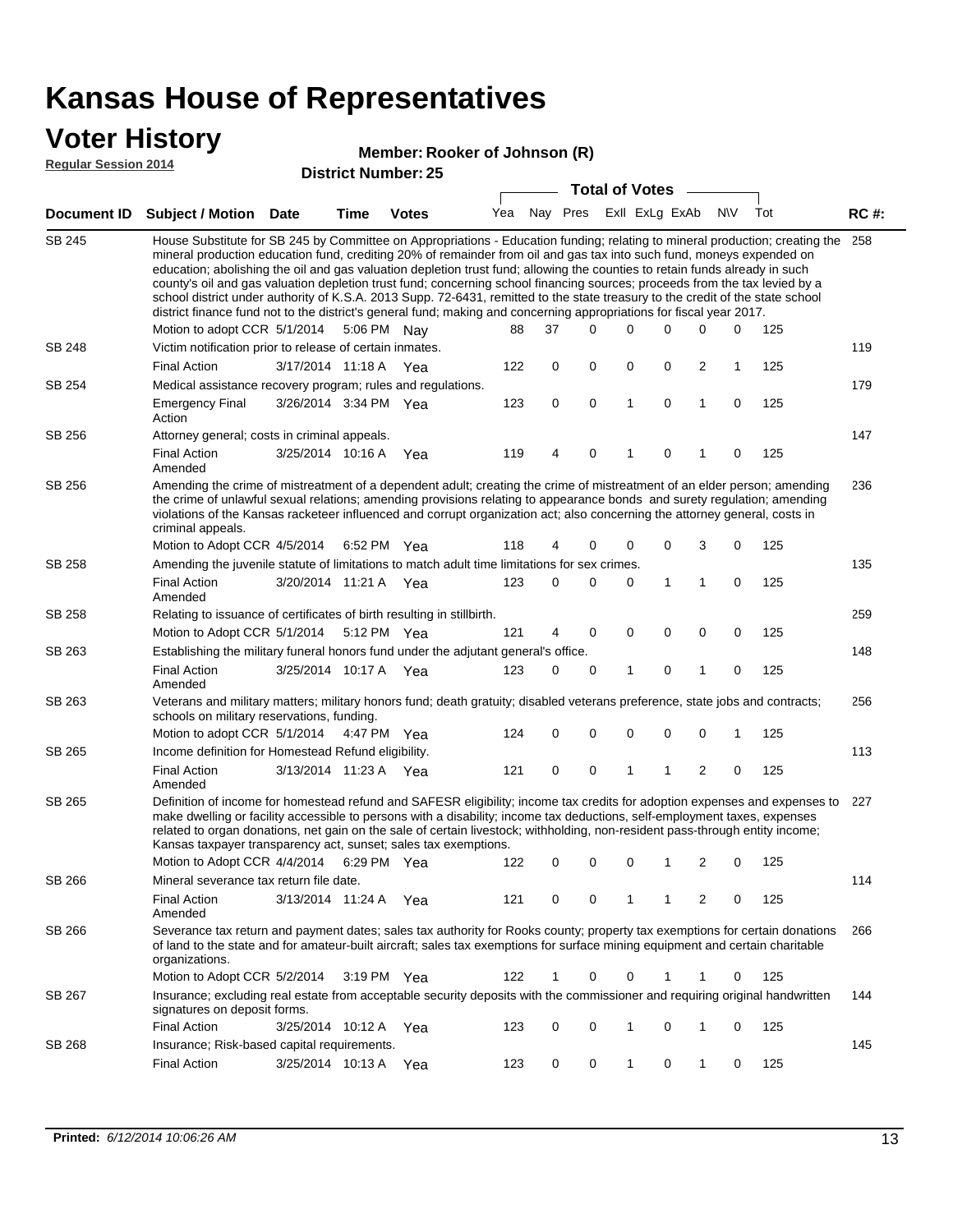### **Voter History**

**Regular Session 2014**

#### **Member: Rooker of Johnson (R)**

|               |                                                                                                                                                                                    |                       |             |              |     |    |          |   | <b>Total of Votes</b> |   |   |             |     |             |
|---------------|------------------------------------------------------------------------------------------------------------------------------------------------------------------------------------|-----------------------|-------------|--------------|-----|----|----------|---|-----------------------|---|---|-------------|-----|-------------|
| Document ID   | <b>Subject / Motion</b>                                                                                                                                                            | <b>Date</b>           | Time        | <b>Votes</b> |     |    | Nay Pres |   | Exll ExLg ExAb        |   |   | <b>NV</b>   | Tot | <b>RC#:</b> |
| SB 271        | Amending the Kansas medicaid fraud control act.                                                                                                                                    |                       |             |              |     |    |          |   |                       |   |   |             |     | 176         |
|               | <b>Emergency Final</b><br><b>Action Amend</b>                                                                                                                                      | 3/26/2014 3:30 PM Yea |             |              | 123 | 0  | 0        |   | 1                     | 0 | 1 | 0           | 125 |             |
| SB 271        | Amending the Kansas medicaid fraud control act.                                                                                                                                    |                       |             |              |     |    |          |   |                       |   |   |             |     | 228         |
|               | Motion to Adopt CCR 4/4/2014 6:33 PM Yea                                                                                                                                           |                       |             |              | 122 | 0  | 0        |   | 0                     | 1 | 2 | 0           | 125 |             |
| SB 272        | Eliminating the 3% limit on controlled shooting area acreage in a county.                                                                                                          |                       |             |              |     |    |          |   |                       |   |   |             |     | 149         |
|               | <b>Final Action</b>                                                                                                                                                                | 3/25/2014 10:19 A Yea |             |              | 123 | 0  |          | 0 | $\mathbf{1}$          | 0 | 1 | 0           | 125 |             |
| SB 273        | House Substitute for SB 273 by Committee on Transportation â€ <sup>4</sup> Commercial vehicles; regulation and registration thereof.                                               |                       |             |              |     |    |          |   |                       |   |   |             |     | 168         |
|               | Final Action Sub Bill 3/26/2014 11:00 A Yea<br>Amended                                                                                                                             |                       |             |              | 122 | 1  |          | 0 | 1                     | 0 | 1 | 0           | 125 |             |
| SB 273        | Regulation of commercial motor vehicles; exemption from rules and regulations of the Kansas corporation commission.                                                                |                       |             |              |     |    |          |   |                       |   |   |             |     | 265         |
|               | Motion to Adopt CCR 5/2/2014                                                                                                                                                       |                       | 3:10 PM Yea |              | 101 | 22 |          | 0 | 0                     | 1 |   | 0           | 125 |             |
| SB 274        | Political action committees, legislative leadership.                                                                                                                               |                       |             |              |     |    |          |   |                       |   |   |             |     | 169         |
|               | <b>Final Action</b><br>Amended                                                                                                                                                     | 3/26/2014 11:01 A Yea |             |              | 108 | 15 |          | 0 | 1                     | 0 | 1 | 0           | 125 |             |
| SB 278        | Establishing the state board of veterinary examiners within the animal health division of the Kansas department of agriculture<br>for a two-year period.                           |                       |             |              |     |    |          |   |                       |   |   |             |     | 127         |
|               | <b>Final Action</b>                                                                                                                                                                | 3/19/2014 11:24 A     |             | Yea          | 122 | 0  |          | 0 | 0                     | 1 | 2 | 0           | 125 |             |
| SB 284        | Amending the Kansas 911 act.                                                                                                                                                       |                       |             |              |     |    |          |   |                       |   |   |             |     | 124         |
|               | <b>Final Action</b>                                                                                                                                                                | 3/17/2014 11:24 A     |             | Yea          | 121 | 2  |          | 0 | 0                     | 0 | 2 | 0           | 125 |             |
| SB 285        | Optometrists; prohibition against limiting payment for covered services to insurance plan amounts.                                                                                 |                       |             |              |     |    |          |   |                       |   |   |             |     | 150         |
|               | <b>Final Action</b><br>Amended                                                                                                                                                     | 3/25/2014 10:20 A Yea |             |              | 123 | 0  |          | 0 | 1                     | 0 | 1 | 0           | 125 |             |
| SB 286        | Extending sunset date on certain agriculture fees from July 1, 2015, to July 1, 2019.                                                                                              |                       |             |              |     |    |          |   |                       |   |   |             |     | 151         |
|               | <b>Final Action</b><br>Amended                                                                                                                                                     | 3/25/2014 10:23 A Yea |             |              | 76  | 47 |          | 0 | 1                     | 0 | 1 | 0           | 125 |             |
| SB 286        | Agriculture; extending sunset date on certain agriculture fees from July 1, 2015, to July 1, 2018; national day of the cowboy;<br>establishing the local food and farm task force. |                       |             |              |     |    |          |   |                       |   |   |             |     | 264         |
|               | Motion to adopt CCR 5/2/2014 3:04 PM Yea                                                                                                                                           |                       |             |              | 102 | 21 |          | 0 | 0                     | 1 | 1 | 0           | 125 |             |
| SB 306        | Modernizing certain insurance laws to allow use of additional investments.                                                                                                         |                       |             |              |     |    |          |   |                       |   |   |             |     | 173         |
|               | <b>Emergency Final</b><br>Action                                                                                                                                                   | 3/26/2014 3:26 PM Yea |             |              | 123 | 0  | 0        |   | 1                     | 0 | 1 | $\mathbf 0$ | 125 |             |
| <b>SB 308</b> | Updating the Kansas no-call act.                                                                                                                                                   |                       |             |              |     |    |          |   |                       |   |   |             |     | 138         |
|               | <b>Final Action</b>                                                                                                                                                                | 3/21/2014 10:15 A     |             | Yea          | 117 | 0  | 0        |   | 0                     | 1 | 6 | 1           | 125 |             |
| SB 309        | Health insurance coverage for qualified professional associations.                                                                                                                 |                       |             |              |     |    |          |   |                       |   |   |             |     | 182         |
|               | <b>Emergency Final</b><br>Action                                                                                                                                                   | 3/26/2014 3:38 PM Yea |             |              | 122 | 1  |          | 0 | 1                     | 0 | 1 | 0           | 125 |             |
| SB 310        | Grand juries; crimes to consider; amendment of indictment.                                                                                                                         |                       |             |              |     |    |          |   |                       |   |   |             |     | 180         |
|               | <b>Emergency Final</b><br>Action                                                                                                                                                   | 3/26/2014 3:35 PM Yea |             |              | 122 | 1  |          | 0 | 1                     | 0 | 1 | 0           | 125 |             |
| SB 311        | Increasing the noneconomic damages cap and changing rules related to expert evidence.                                                                                              |                       |             |              |     |    |          |   |                       |   |   |             |     | 142         |
|               | <b>Final Action</b><br>Amended                                                                                                                                                     | 3/24/2014 10:17 A Yea |             |              | 119 | 3  |          | 0 | 0                     | 0 | 3 | 0           | 125 |             |
| SB 311        | Increasing the noneconomic damages cap, changing rules related to expert evidence and repealing statutes pertaining to<br>collateral source benefits.                              |                       |             |              |     |    |          |   |                       |   |   |             |     | 203         |
|               | Motion to adopt CCR 4/3/2014 6:15 PM Yea                                                                                                                                           |                       |             |              | 120 | 4  |          | 0 | 0                     | 0 | 1 | 0           | 125 |             |
| SB 321        | Return of premiums separate from notice of denial of coverage.                                                                                                                     |                       |             |              |     |    |          |   |                       |   |   |             |     | 146         |
|               | <b>Final Action</b>                                                                                                                                                                | 3/25/2014 10:15 A Yea |             |              | 123 | 0  |          | 0 | 1                     | 0 | 1 | 0           | 125 |             |
| SB 329        | Clarifying court orders relating to parents in juvenile offender cases.                                                                                                            |                       |             |              |     |    |          |   |                       |   |   |             | 136 |             |
|               | <b>Final Action</b><br>Amended                                                                                                                                                     | 3/20/2014 11:23 A Yea |             |              | 123 | 0  |          | 0 | 0                     | 1 | 1 | 0           | 125 |             |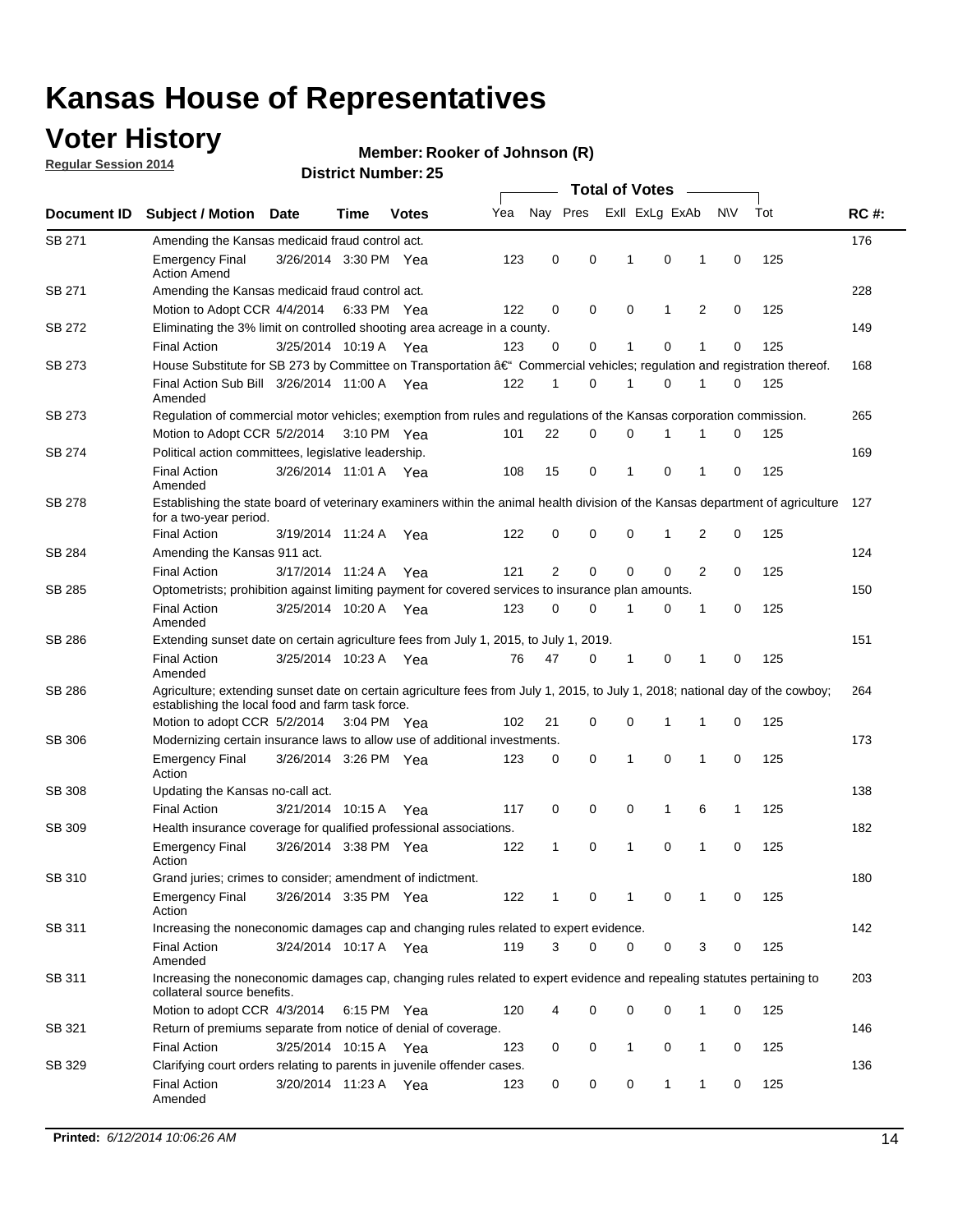### **Voter History**

**Regular Session 2014**

**Member: Rooker of Johnson (R)** 

|                    |                                                                                                                                                                    | <b>Total of Votes</b> |             |              |     |              |   |              |                |              |           |     |             |
|--------------------|--------------------------------------------------------------------------------------------------------------------------------------------------------------------|-----------------------|-------------|--------------|-----|--------------|---|--------------|----------------|--------------|-----------|-----|-------------|
| <b>Document ID</b> | <b>Subject / Motion Date</b>                                                                                                                                       |                       | Time        | <b>Votes</b> | Yea | Nay Pres     |   |              | Exll ExLg ExAb |              | <b>NV</b> | Tot | <b>RC#:</b> |
| SB 329             | Clarifying court orders relating to parents in juvenile offender cases and changing the statute of limitations on certain juvenile<br>offenses.                    |                       |             |              |     |              |   |              |                |              |           |     | 242         |
|                    | Motion to adopt CCR 4/30/2014 3:23 PM Yea                                                                                                                          |                       |             |              | 122 | $\mathbf 1$  | 0 | 1            | -1             | 0            | 0         | 125 |             |
| SB 344             | Special permits, oversized loads, transportation of hay or feed stuffs.                                                                                            |                       |             |              |     |              |   |              |                |              |           |     | 152         |
|                    | <b>Final Action</b><br>Amended                                                                                                                                     | 3/25/2014 10:24 A     |             | Yea          | 122 | $\mathbf{1}$ | 0 | $\mathbf{1}$ | 0              | $\mathbf{1}$ | 0         | 125 |             |
| <b>SB 349</b>      | Boiler safety act; deputy inspectors.                                                                                                                              |                       |             |              |     |              |   |              |                |              |           |     | 128         |
|                    | <b>Final Action</b><br>Amended                                                                                                                                     | 3/19/2014 11:25 A     |             | Yea          | 119 | 3            | 0 | 0            | 1              | 2            | 0         | 125 |             |
| SB 349             | Board of technical professions; recodification of professions and scope of practice, other; boiler safety act, deputy<br>inspectors.                               |                       |             |              |     |              |   |              |                |              |           |     | 215         |
|                    | Motion to Adopt CCR 4/4/2014                                                                                                                                       |                       | 10:02 A     | Yea          | 112 | 11           | 0 | 1            | 0              | 1            | 0         | 125 |             |
| SB 351             | Vehicle identification numbers; penalties; damages.                                                                                                                |                       |             |              |     |              |   |              |                |              |           |     | 153         |
|                    | <b>Final Action</b>                                                                                                                                                | 3/25/2014 10:25 A     |             | Yea          | 123 | 0            | 0 | 1            | 0              | 1            | 0         | 125 |             |
| SB 357             | Increasing the number of allowable hunter education deferrals.                                                                                                     |                       |             |              |     |              |   |              |                |              |           |     | 154         |
|                    | <b>Final Action</b><br>Amended                                                                                                                                     | 3/25/2014 10:26 A     |             | Nav          | 97  | 26           | 0 | $\mathbf{1}$ | 0              | 1            | 0         | 125 |             |
| SB 357             | Authorizing land purchases by the state; amending process state uses to address seized wildlife; increasing the number of<br>allowable hunter education deferrals. |                       |             |              |     |              |   |              |                |              |           |     | 275         |
|                    | Motion to Adopt CCR 5/2/2014                                                                                                                                       |                       | 7:53 PM Yea |              | 113 | 11           | 0 | 0            | $\mathbf 0$    | 1            | 0         | 125 |             |
| SB 359             | Relating to asbestos-related liability.                                                                                                                            |                       |             |              |     |              |   |              |                |              |           |     | 177         |
|                    | <b>Emergency Final</b><br>Action                                                                                                                                   | 3/26/2014 3:32 PM Nay |             |              | 94  | 29           | 0 | 1            | $\mathbf 0$    | 1            | 0         | 125 |             |
| <b>SB 367</b>      | Creating the student data privacy act.                                                                                                                             |                       |             |              |     |              |   |              |                |              |           |     | 186         |
|                    | <b>Emergency Final</b><br><b>Action Amend</b>                                                                                                                      | 3/26/2014 3:43 PM Yea |             |              | 119 | 4            | 0 | $\mathbf{1}$ | 0              | 1            | 0         | 125 |             |
| SB 367             | Creating the student data privacy act.                                                                                                                             |                       |             |              |     |              |   |              |                |              |           |     | 245         |
|                    | Motion to adopt CCR 4/30/2014 3:41 PM Yea                                                                                                                          |                       |             |              | 123 | 0            | 0 | 1            | 1              | 0            | 0         | 125 |             |
| SB 371             | Amending employment security law regarding disposition of penalty funds and disclosure of confidential information.                                                |                       |             |              |     |              |   |              |                |              |           |     | 129         |
|                    | <b>Final Action</b>                                                                                                                                                | 3/19/2014 11:27 A     |             | Yea          | 90  | 32           | 0 | $\mathbf 0$  | 1              | 2            | 0         | 125 |             |
| SB 372             | Amending the shared work unemployment compensation program; layoff aversion.                                                                                       |                       |             |              |     |              |   |              |                |              |           |     | 155         |
|                    | <b>Final Action</b>                                                                                                                                                | 3/25/2014 10:28 A     |             | Yea          | 123 | 0            | 0 | 1            | 0              | 1            | 0         | 125 |             |
| SB 402             | Amending statutes related to the Kansas criminal justice information system committee.                                                                             |                       |             |              |     |              |   |              |                |              |           |     | 178         |
|                    | <b>Emergency Final</b><br>Action                                                                                                                                   | 3/26/2014 3:33 PM Yea |             |              | 123 | 0            | 0 | $\mathbf{1}$ | 0              | $\mathbf{1}$ | 0         | 125 |             |
| SB 423             | Authorizing Department of Administration to sell Landon and Eisenhower state office buildings.                                                                     |                       |             |              |     |              |   |              |                |              |           |     | 233         |
|                    | <b>Final Action</b><br>Amended                                                                                                                                     | 4/5/2014              | 10:28 A     | Nay          | 66  | 55           | 0 | 0            | 0              | 4            | 0         | 125 |             |
| SB 424             | Amending the statutory requirements for a valid hospital lien.                                                                                                     |                       |             |              |     |              |   |              |                |              |           |     | 183         |
|                    | <b>Emergency Final</b><br>Action                                                                                                                                   | 3/26/2014 3:39 PM Yea |             |              | 115 | 8            | 0 | 1            | 0              | 1            | 0         | 125 |             |
| <b>SCR 1618</b>    | Substitute for SCR 1618 by Committee on Federal and State Affairs -- State constitutional amendment authorizing raffles.                                           |                       |             |              |     |              |   |              |                |              |           |     | 170         |
|                    | Final Action Sub Bill 3/26/2014 11:06 A Yea                                                                                                                        |                       |             |              | 102 | 19           | 2 | 1            | 0              | 1            | 0         | 125 |             |
| <b>SCR 1620</b>    | Port authority; creation in Stafford, Kansas.                                                                                                                      |                       |             |              |     |              |   |              |                |              |           |     | 234         |
|                    | <b>Final Action</b>                                                                                                                                                | 4/5/2014              | 10:29 A     | Yea          | 121 | 0            | 0 | 0            | 0              | 4            | 0         | 125 |             |